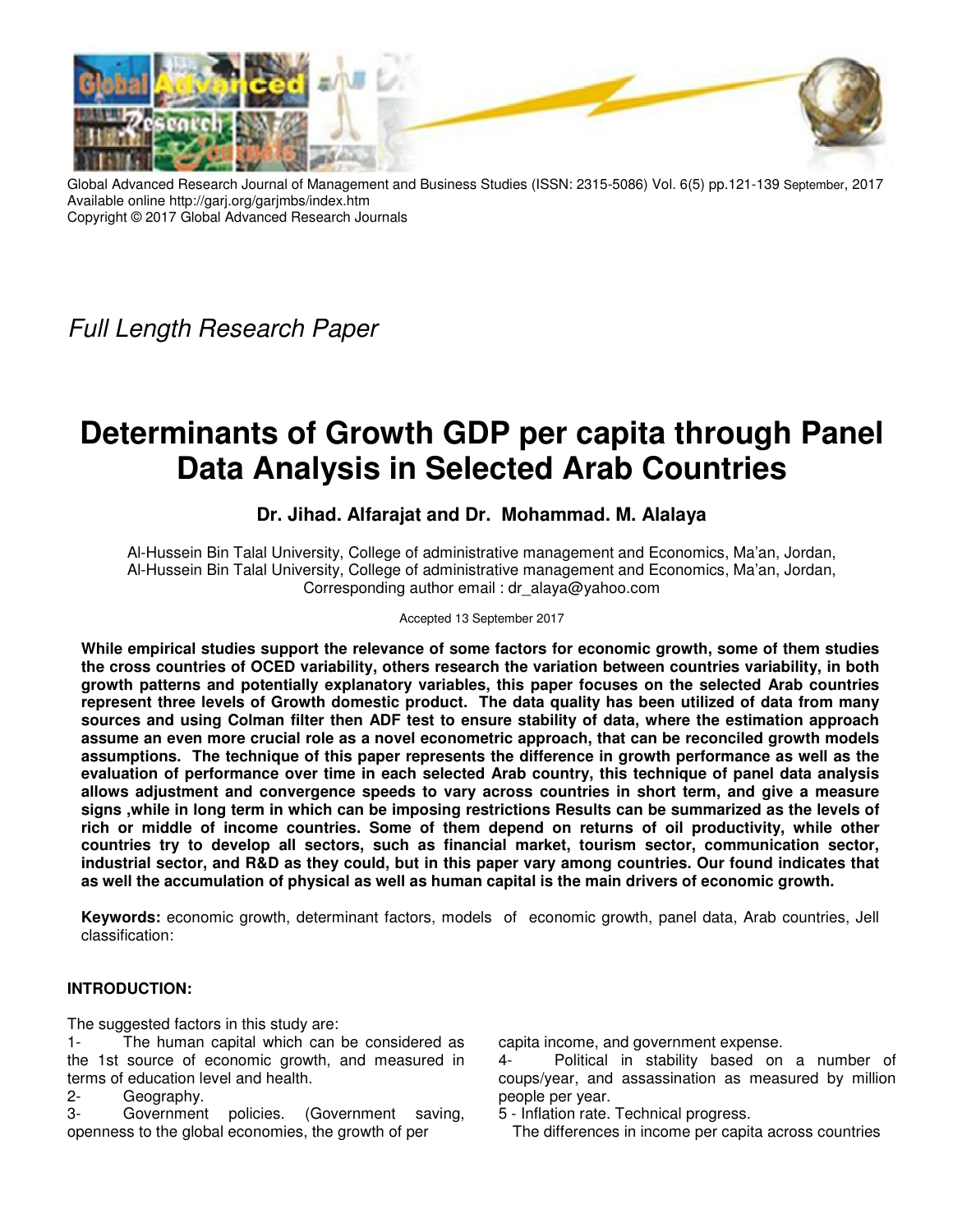in the Arab world are varied, also and output per worker, Such as between income per capita in Golf area and Syria or Jordan or Somalia and other poor Countries. At the top Arab world income distributions the Golf Countries becomes. Therefore this study interested in the main driving factors which are driving economic growth in selected Arab countries, and renewed the thinking of the obstacles' in front improving income per capita in these countries. Most of these countries in technology development are lagged behind how to improve and have a progressive technology as well as institution and policy.

 In particularly, the paper focus on the first fold on the possible influence, also the accumulation of physical capital which influenced of human capital, macroeconomic and efficiency of financial market, structured policy settings of economy, and the trade policy, then other parts of the paper are focused on the factors which can be considered as a driving forces of the Economic growth in these selected Counties. Many researchers and economists and empirical studies support the relevance of these factors in their papers for economic growth.

## **A: Objectives of the study**

The main purpose of this study is to achieve the following specified goals:

1. To check the main impact of these variables (factors) which are derived the economic growth in selected Arab countries.

2. To establish the linkage of relationships between these factors and economic growth of these selected Arab countries.

3. To measure the degree of responsiveness of these selected Arab countries economy's growth to changes which happen in population, trade, and fiscal policy, also the inflation rate.

## **B: Previous studies**

(Steve bond, et al,2004) , found that the impact of investment in GDP has a large

And the significant effect, the other found is in high impact on the level of output per worker and extended into its long-run growth rate. The pooled annual data for a large sample of countries have been used in their paper. They are robust to controlling for unobserved country specific effects; while the consistent heterogeneity is viewed due to differences, this according to different policies and institution, and the incentives that create in their paper can have a tremendous impact on economic growth.Where ( Pritcheh, 1996 ), ( Ben habit and Spiegel, 1994 ) and Judson (1996 ). These papers studied with different methods a puzzle involving the relationship between human capital and economic

growth. The puzzle appears when one looks at a growthaccounting approach that involves variables like the Barro and Lee (1993) human capital stocks.

 A useful analogy was suggested by But (Weitzman, 1996), understand the research process which is a Childs chemistry set research proceeds,a various elements are used, in this process, few combination are extremely valuable the Capital Accumulation,

Where (Robin Grier, 2005) studied the return to human and physical capital as lack of consistent data he used in his study a panel of countries in ISSA. Conclude

 (Angeldelafuente, 2011) , Summarize that investment in education has a positive significant and sizable effect and the social returns to investment countries .( Barro and Lee, 2010 ) tried to improve the signal  $-$  to  $-$  noise ration in the schooling series by exploiting new source of information and introducing different corrections . They found that the results concerning the impact of education on growth improve considerably when these revised series are used.

 (Euro S, and Vu, Thai, 2011 ) studied the East Asia capital accumulation, their investigates aims to ensure of the fast accumulation to make projections for the future. they estimate a " convergence " equation of physical Capital per Capita, using a pooled cross – country.

 As recent studies, a pooled cross – Country time series data has used to explain both cross-country differences in growth performance. Some of the authors such as ( Andrea . B and Stefano . S, 2001 ) used econometric technique allows short – term adjustments and convergence speed to vary a cross countries , while imposing restrictions only on long-run coefficients in their study they have found that the two drivers of economic growth was the accumulation of physical as well as human capital beyond R & D activities, trade openness, sound of environment of macroeconomic, political stability, developed of financial markets and financial policies, in addition to other factors which are operated directly in economic growth .

 A decoupling between a macroeconomic policy (money supply, budget deficit, taxation ), these affect the income stability and prices with long – run of economic growth. many recent studies such as ( Acemoglu et al, 204 ) and ( Easterly, 2005 ) argued that the correlation between macroeconomic volatility and growth variables, become insignificant once on controls for the institution.

( Philippe. A and Loana, M, 2007 ) find in their study that an increase in financial development, a decrease in openness to trades, and the adoption of an inflation targeting. regime move countries towards a more counter cyclical budget deficit and the more counter cyclical budget deficit has a positive and significant effect on economic growth.

 (I . m. F report, 2015 ) , In their paper they have used cross – section data to reference historical data of 100 countries for the period 1970 – 1998 panel data .( Eric .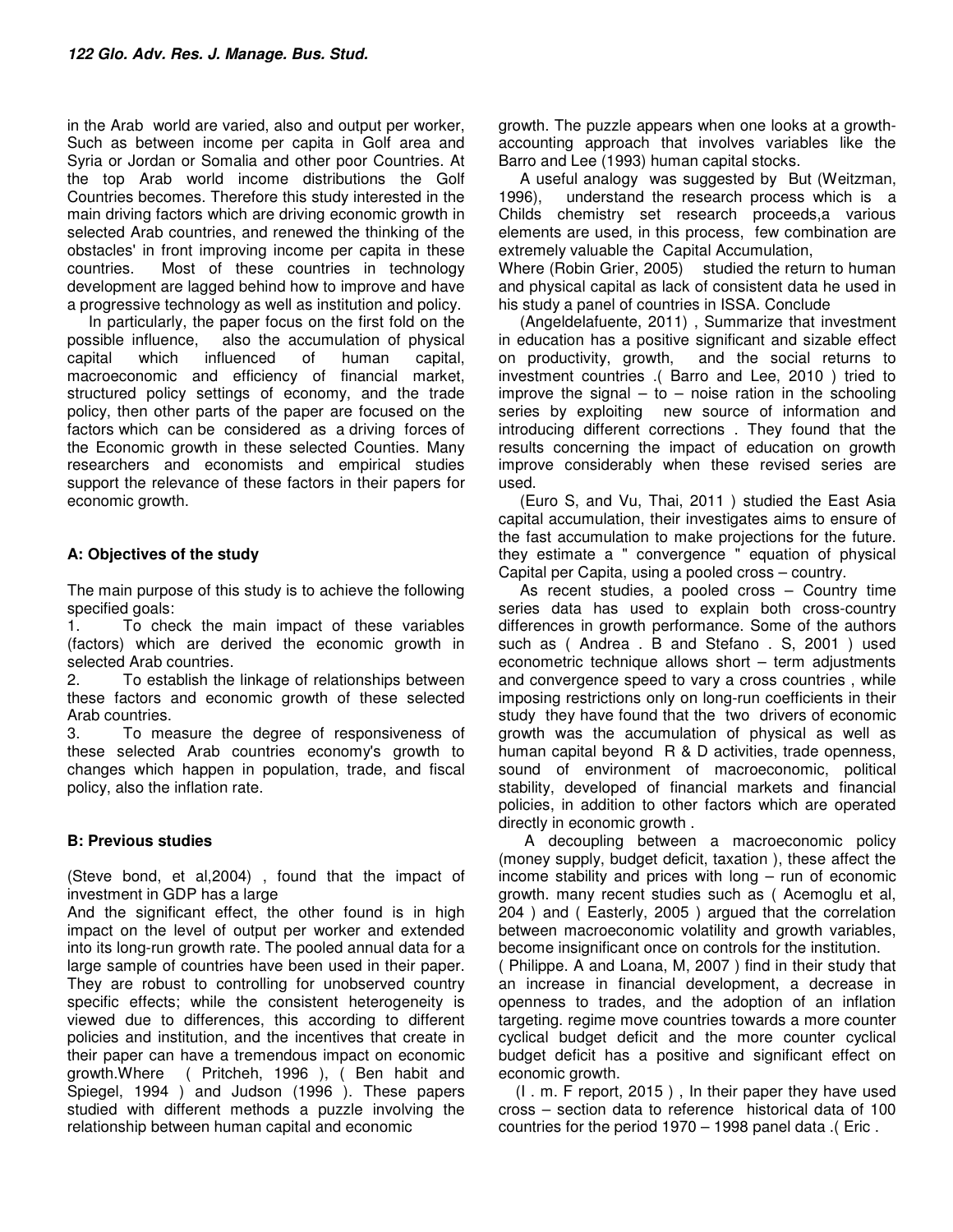M Ergen, Jonathan. Skimmer, 1992 ), They have used 115 countries cross – sectional data for 15 years upon which is presumably long enough to capture out the effects of short – term fluctuations in government spending and taxes on growth rates . Results of the paper are; a positive effect of government spending on private productivity, inter temporal tax distortions and a transition path from the equilibrium growth path.

 While ( Ben Anaya et al . 2014 ); they have used Generalized methods ( GMM) methods. analyzing a dynamic panel of data period for 1980 – 2007, to check the long run relationship between fiscal and economic growth, the relationship between the per-capita gross domestic and categories of budgetary revenues reveals a link a positive causality between economic growth and fiscal revenues, then the tax effect is too difficult to isolate empirically.

 (CristinaChechenta and Philip Rother, 2010 ) , Their results provide additional arguments for debt reduction to support longer – term economic growth prospects . and other results such as the channel government debt ( level ) associated with per Capita GDP Growth rate, the channels are private saving, public investment, and total factor productivity

( TFP ). While ( Romer, 2007 ) by using narrative records assessed an impact of taxation on economic movements to explore magnitude, timing, and principal incentive for all chief post – war tax policy activities, the result of the study that found tax increase to be highly counterdictionary, and results were more significant.

 (Peng Sun, et al. 2010 ) they used a data of 6 years balanced panel data from 2002 to 2007, with total number of observations 186, the regional GDP, Capital stock, and trade volume are normalized to the base year ( 2002 ) by CPI and PPI index , they have marked their paper with the idea that the Chinese international trade has experienced rapid expansion together with its dramatic economic growth, which has made the country to target the world assist market . results in both econometric and nonparametric approaches are applied to test the data of 31 provinces of China, a stochastic frontier production function were estimated, also the province specific determinants of inefficiency in trade identified and Divisia index were calculated for each province. Results drown with that global trade helps China reap the statistic and dynamic benefits, and both international trade volume, and trade structure towards high-tech exports with a positive effect of trade toward economic growth.

( Mathias. B and Jens. K, 2012 ) in their paper investigated the main idea that the less developed countries trade patterns and changes in those patterns over time are closely associated with the transfer of technology, and the openness trade can migrate the certain products by advanced countries to less developed countries.

(Nworji, I, Desmond, et al, 2012 ) , studied the effect of

public expenditure on an economy in Nigeria, for the period 1970 – 2009. The method of analysis was the OIS multiple regression, in order to specify the causal relationship between government expenditure and economic growth. Results of the analysis show that the capital and current expenditure on economic services had the insignificant negative effect on economic growth and a positive effect on economic growth by capital expenditure on transfers.( Suliman, 2009 ) observes that the size of government and its impact on economic growth has a emerged as a major financial management issue facing economies in transition. And observe that the fiscal volatility of the post period – 1979.

 The effect of trade policy on income and growth is more Count over side, lowering trade barriers is likely to foster international trade by reducing transaction costs, which in turn can enhance economic growth rates, the data of their paper consists of 81 developing countries and 21 of developed or advanced countries, covering the period of 1971 – 2007 . Used a panel data set, and their main model core of Solow model, following the specification of Mankiw et al. 1992 ), and a dynamic panel estimation depends crucially on the specification of trade. The empirical evidence for a causal linkage between trade and economic growth is ambiguous .a positive and highly significant impact of trade on economic growth has the in the steady equilibrium state.

 (MarieDawnal, Selin, Ozyurt, 2011), the impact of trade openness on the economic growth of Brazilian states, their study covering the period 199 – 2002. A Brazilian step growth rates are modeled as a dependant on international trade flows, and many control variables are used in the study such as human capital, private and public physical capital, growth rate of labor initial income level, and a number of interaction terms with trade openness. They have used the GMM estimator. Results are declared that the states that depend on agriculture activities are well endowed in human capital less than industrialized states.

 (Mesut. S and Ahmet.I . 2015) investigated the effect of globalization on international trade, they have concluded in their paper that the globalization phenomenon is not new; it's clear reasonably expanded its domain after the 1980s. The economies outcomes of this process get increasing interdependence of world economies forth data analysis and scale of cross-border trade of commodities and services increased remarkably. ( KaragozKadir and Kargoz Murat, 2009) their study covering the period of 16 years, their study conduct using a gravity model of panel data, using the gravitational factor affected bilateral trade in BSEC. The result implied that the economic size and population of the importer countries have a positive impact on trade volume, where the distance between them works on opposite way.

 (ArisAisen and Fransisco J. Velga, 2011) , have argued in their paper about the effects of political instability on economic growth using the system – GMM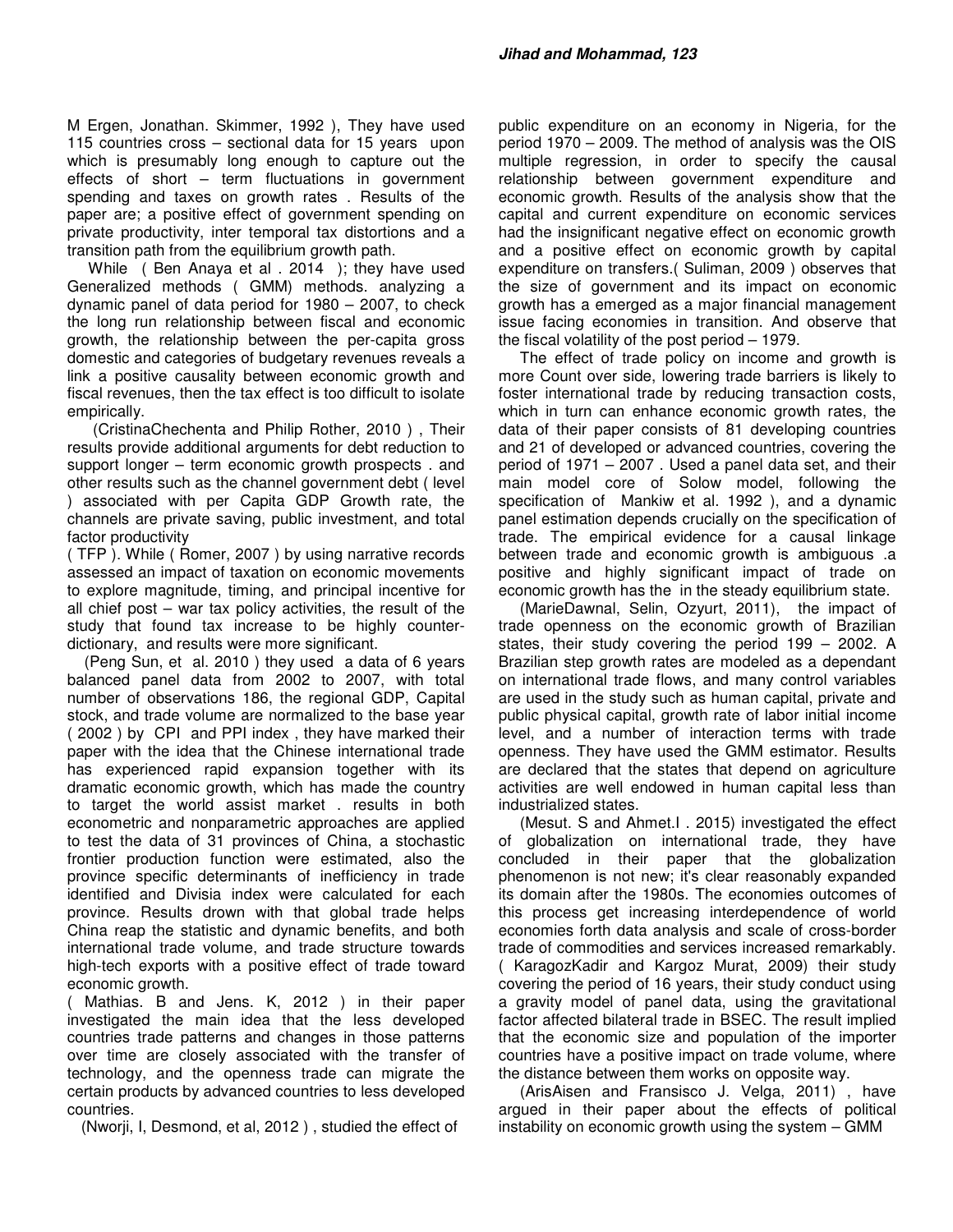estimator for linear dynamic panel data models . on a sample covering up to 169 countries . and a period of 1960 – 2004. MarieDawnal, find that the higher point of political instability flows, with lower growth rates of GDP per Capita and their growth argued that the adverse effects growth by lowering the rates of productivity growth by lowering the rates of productivity growth while democracy may have a small causal effect .( Takis.S.Pappas and Eoin O MALLEY, 2014), They have referred to a phenomenon as political Buddhism . And they have argued that their holding extreme values on the dependent variable and they suggest that government should be a prior variable in the model in which economic deprivation has an intervening role.

The political process suggests that protest and violence against the state have deep structural form, which is tipped by exogenous shock, such as fiscal crisis, leading to violence and ultimately possible revolution such as what happened in Egypt 2011.

 (AftabHussain et al., 2016) have studied the effect of political unrest on the economics of Pakistan.ArieAisen and Francisco Jose Veiga (2011), " How does political instability affect economic growth ?. And it is volatility over last 22 years .they have used terrorism, election, regime, and strikes as political instability proxies. An Arch and Garcia (1.1) has been used in their study, they have among the proxies that only terrorism has significant negative effects on the mean equation the other findings, that overall results imply that the political instability has negative significant effects on economic growth.Terrorism is one of the major cause of slow down the economic activities and economic growth it negatively affected ( Range and Pradhan, 2014). Where ( Ali Hashim and Hassan, 2013 ) investigated both economic as well as political factors to predict the reasons for the volatile economic growth and low investment in Pakistan, the proxies are used in their study are corruption, political instability, frequent regime changes, Energy crises and political conflicts among parties.

 (Okafor, 2015) suggested that there is a positive effect of political instability on economic growth, he used good governance, social unrest, corruption, political instability analyzed by GMM estimator. Where ( Mohammad- M. Alalaya, et al, 2016) studied the factors affected tourism, one of these proxies is political instability, they found that the political instability has a negative significant effect in growth tourism, which in general one of the component of GDP.

 (Faraji.K and Kenai. M. A, 2013) Studied the impact of inflation of economic growth, their case study in Tanzania, the data series covering the period of (1990 – 2011), correlation coefficients and co integrating technique were used to established the linkage relationship between inflation and economic growth and coefficients of elasticity were applied to measure the degree of responsiveness of change in GDP to changes in price levels. Results suggest that inflation rates have a

negative impact on the economic growth.

 Nell, (2000) examined the issue of inflation was the detriment to economic growth by using Vector Auto Regressive (VAR) technique. Data for the period from 1960-1999 was used and his empirical, results suggested that inflation within the single-digit zone may be beneficial to economic growth, while inflation in the double digit zone tends to limit economic growt

 Sergii, (2009) found that growth - inflation interaction was strictly concave with some threshold level of inflation. Inflation threshold level is estimated by using a non-linear least squares technique, and inference made by applying a bootstrap approach. The main findings were that inflation rate above 8 percent tends to slow down economic growth while below 8 percent promotes economic growth. Espinoza et al. (2010) examined threshold effect of inflation on GDP Growth by using a panel data of 165 countries including Oil Exporting Countries and Azerbaijan over the period of 1960-2007. Their study found that for all country groups' threshold level of inflation for GDP growth was about 10 percent (with the exclusion of industrialized countries where threshold level was much lower). Estimated results suggested that inflation from higher than 13 percent decreases real non-oil GDP by 207 percent per year. Umaru and Zubairu, (2012) suggested that all the variables in the unit root model were stationary and the results of causality revealed that GDP caused inflation and not inflation causing GDP. The results also revealed that inflation possessed a positive impact on economic growth through encouraging productivity and output level and on an evolution of total factor productivity.

 Hasanov, (2010) employed an annual data set on the growth rate of real GDP, Consumer Price Index Inflation and growth rate of real Gross Fixed Capital Formation to investigate whether there was any threshold effect of inflation on economic growth over the period of 2001- 2009. Estimated threshold model indicated that there was a nonlinear relationship between inflation and economic growth in the Azerbaijani economy and threshold level of inflation for GDP growth was 13 percent. Inflation rate lower than 13 percent reflected the statistically significant positive effect on GDP growth but this positive relationship became negative when inflation exceeded 13 percent. He added that economic growth was expected to decline by about 3 percent when inflation increased above the 13 percent threshold. ; Odusola and Akinlo (2001) and Essien (2005), opined that exchange rate devaluation or depreciation includes higher import prices, external shocks and accentuates inflationary expectations.

 There are three major types of inflation according to neo-Keynesians. The first is the demand-pull inflation, which occurs when aggregate demand is in excess of available supply (capacity). This phenomenon is also known as the Phillips curve inflation. The output gap can result from an increase in government purchases,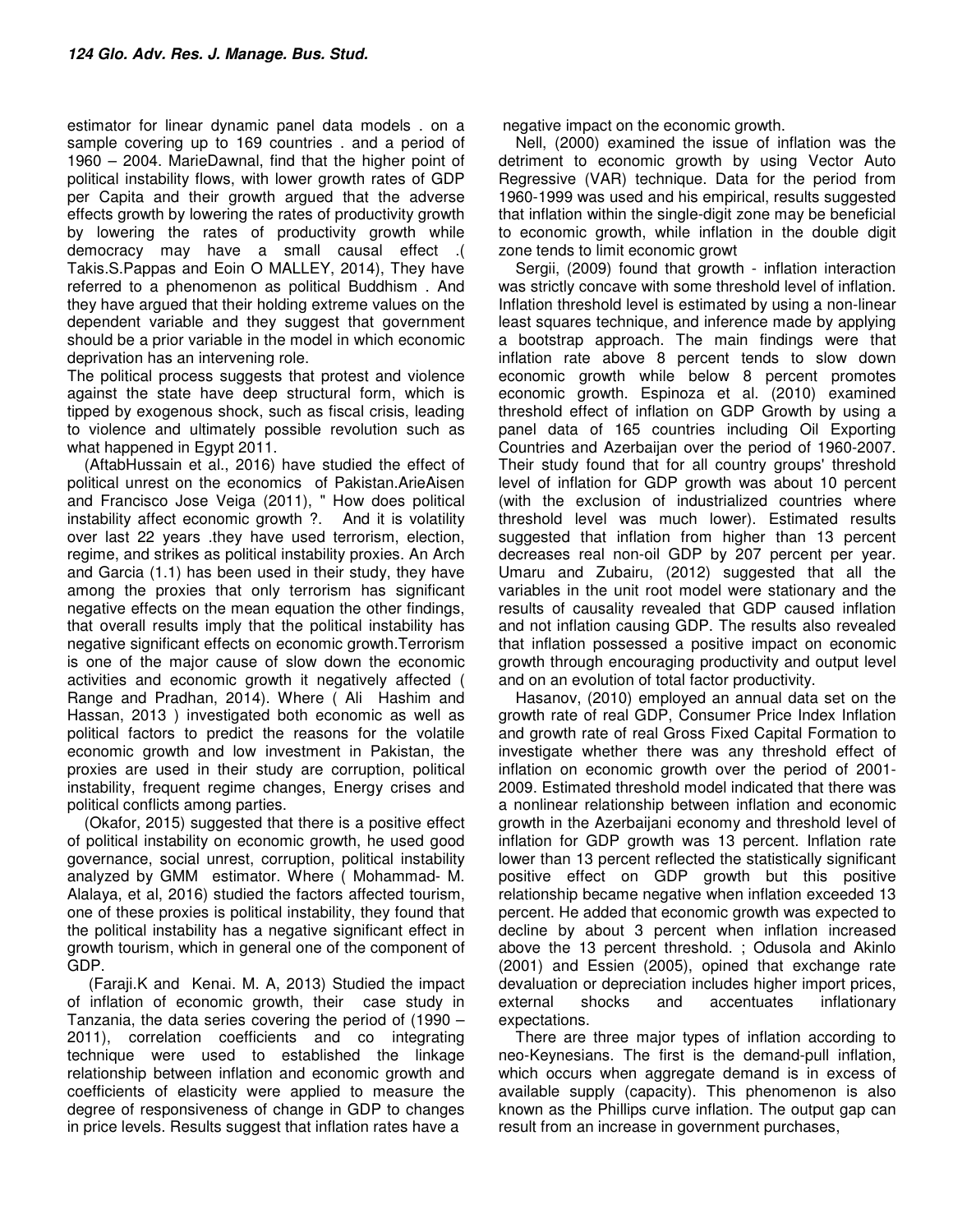increase in foreign price level, or increase in money supply. The Phillips Curve Two major goals of interest to economic policy makers are low inflation and low unemployment, but quite often, these goals conflict. The adoption of monetary and/or fiscal policy moves the economy along the short-run aggregate supply curve to a point of higher price level. As higher output is recorded, this is followed by lower unemployment, as firms need more workers when they produce more and vice-versa. This trade-off between inflation and unemployment is described as the Phillips curve. This was an empirical discovery by Phillips (1958), which showed an inverse relationship between wage and unemployment rates, using United Kingdom data plotted over the period 1862- 1957. The discovery is strengthened by the fact that movement in the money wages could be explained by the level and changes of unemployment. An argument in favor of the Phillips curve is the extension that establishes a relationship between prices and unemployment. This rests on the assumption that wages and prices move in the same direction. The strength of the Phillips curve is that it captures an economically important and statistically reliable empirical relationship between inflation and unemployment. The Monetarists The monetarists, following from the Quantity Theory of Money (QTM), have propounded that the quantity of money is the main determinant of the price level, or the value of money, such that any change in the quantity of money produces an exactly direct and proportionate change in the price level. The TQM is traceable to Irving Fisher"s famous equation of exchange: MV=PQ, where M stands for the stock of money; V: for velocity of circulation of money; Q: is the volume of transactions which take place within the given period; while P: stands for the general price level in the economy. The Special Issue on Social Science Research © Centre for Promoting Ideas, USA www.ijbssnet.com 186 Transforming the equation by substituting Y (total amount of goods and services exchanged for money) for Q, the equation of exchange becomes MV=PY. The introduction of Y: provides the linkage between the monetary and the real side of the economy. In this framework, however, P, V, and Y are endogenously determined within the system. The variable M is the policy variable, which is exogenously determined by the monetary authorities. The Monetarists emphasize that any change in the quantity of money affects only the price level or the lead side of the economy, with the real sector of the economy totally insulated. This indicates that changes in the supply of money do not affect the real output of goods and services, but their values or the prices at which they are exchanged only. An essential feature of the monetarist's model is its focus on the longrun supply-side properties of the economy as opposed to short-run dynamics.

 (Dornbush, et al, 1996). The Keynesian opposed the monetarist's view of the direct and proportional relationship between the quantity of money and prices.

According to this school, the relationship between changes in the rates, of money and prices is nonproportional and indirect, through the rate of interest. The strength of the Keynesian theory is its integration of monetary theory on the one hand and the theory of output and employment through the economy. of interest on the other hand. Thus, when the quantity of money increased, the rate of interest falls, leading to an increase in the volume of investment and aggregate demand, thereby raising output and employment. In other words, the Keynesians see a link between the real and the monetary sectors of the economy and economic phenomenon that describes equilibrium in the goods and money market (IS-LM). Equally important about the Keynesian theory is that they examined the relationship between the quantity of money and prices both under<br>unemployment and full employment situations. unemployment and full employment situations. According, so long as there is unemployment, output and employment will change in the same proportion as the quantity of money, but there will be no change in prices. At full employment, however, changes in the quantity of money will induce a proportional change in price. Olofin (2001) thus, this approach has the virtue of emphasizing that the objectives of full employment and price stability may be inherently irreconcilable. The Neo-Keynesian The neo-Keynesian theoretical exposition combines both aggregate demand and aggregate supply. It assumes a Keynesian view on the short-run and a classical view in the long-run. The simplistic approach is to consider changes in public expenditure or the nominal money supply and assume that expected inflation is zero. As a result, aggregate demand increases with real money balances and, therefore, decreases with the price level. The neo-Keynesian theory focuses on productivity, because, declining productivity signals diminishing returns to scale and, consequently, induce inflationary pressures, resulting mainly from over-heating of the economy and widening output gap.

## **Theoretical approach:**

## **A: Education as a driving force of economic growth:**

Since 1980's, much of the attention of macro economist has focused on long-term effects of education on growth, this emphasis reflects the recognition that the difference between prosperity and poverty for a country depends on how fast it grows over the long term. Recent endogenous growth models are useful for understanding why advanced economies can continue to grow through the long term despite the effect of diminishing returns in the accumulation of physical and human capital. Many researchers argued that the quality of schooling is more important than the quantity, measured, for example by years of attainments.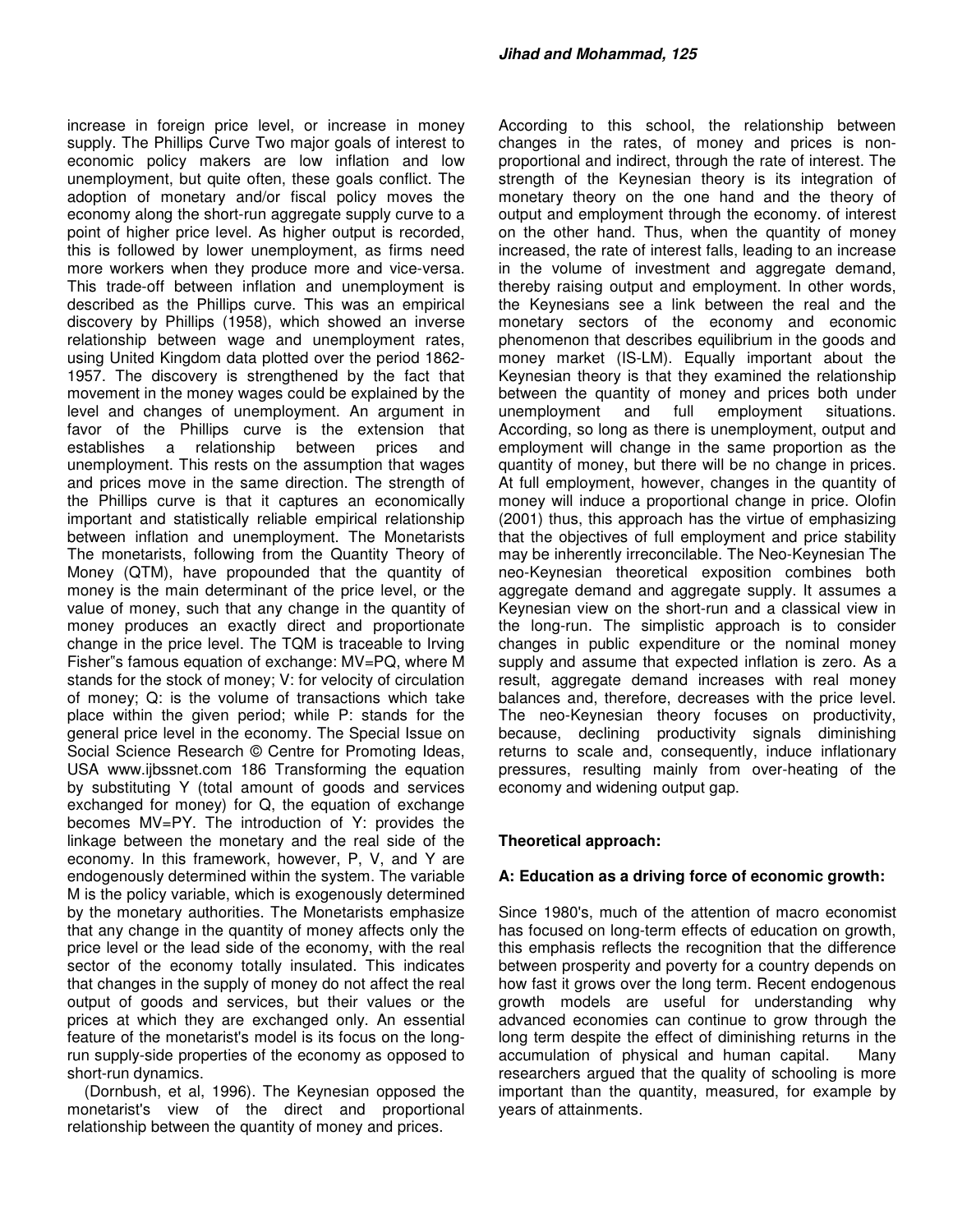|         | Education (A) |      |      |      | RGD(B) |      |      |       |
|---------|---------------|------|------|------|--------|------|------|-------|
|         | 2000          | 2005 | 2010 | 2016 | 2000   | 2005 | 2010 | 2016  |
| Egypt   | 5.1           | 5.7  | 5.1  | 6.3  | 1.31   | 1.29 | .42  | .28   |
| Tunisia | 4.2           | 4.9  | 5.2  | 6    | 1.41   | 1.26 | .18  | .32   |
| Jordan  | 3.9           | 4.1  | 4.3  | 4.6  | 0.8    | 0.75 | 0.83 | 0.86  |
| Qatar   | 9.4           | 9.7  | 10.2 | 12.9 | 1.1    | 1.21 | .27  | . .38 |

**Table 1.** Total government outlays and " productive government spending as a share of total spending as a share of total spending, 2000,2005, 2010, 2016 percentage

Transportations and Communications (C)

|         | 2000 | 2005 | 2010  | 2016 |
|---------|------|------|-------|------|
| Egypt   | 3.15 | 3.29 | 4.21  | 4.15 |
| Tunisia | 5.7  | 6.7  | 6.8   | ے. ا |
| Jordan  | 3.29 | 4.81 | $-5.$ | 5.4  |
| Qatar   | 9.1  | 9.8  | 10.2  | 11.3 |

**Table 2.** The geographic distribution of the world population has changed over time.

|                  | 1650          | 1800 | 1933 | 1985 | 2010 | 2030 |
|------------------|---------------|------|------|------|------|------|
| World population | 545           | 906  | 2057 | 5716 | 6909 |      |
| Europe           | 18.3          | 20.7 | 25.2 | 12.7 | 10.6 |      |
| North America    | 0.2           | 0.7  | 6.7  | 5.1  | 5.1  |      |
| Oceania          | 0.4           | 0.2  | 0.5  | 0.5  | 0.5  | 0.8  |
| Latin America    | $2.2^{\circ}$ | 2.1  | 6.1  | 8.4  | 8.5  | 9.2  |
| Africa           | 18.3          | 9.9  |      | 12.8 | 15   | 17.2 |
| Asia             | 60.6          | 66.4 |      | 60.8 | 60.3 |      |

Many researchers discussed the available cross-country aggregate measures of quality such (Barro and Lee, 2000) and (Hanushek and Kimi, 1999) their finds can be calculated as that the indicators of quality of schooling can be the matter more than years of attainment of subsequent economic growth. and they have used the science score such as the mathematics examination, which has significant positive effects on economic growth, and the estimated effects of economic growth and the estimated effect parity over the school attainment variable now simply would increase the growth rate on impact by only 0.2 percent per year. But in another hand, many macroeconomic studies have found that the test scores may just proxy for another characteristic of students such as family income and parent's education. Therefore, it is too difficult to tell that there is a positive relationship between test scores and student outcomes, such as future earning, reflects the quality of education of these characteristics.

## **B: Population growth and the demography transition:**

The population has been growing very slowly for millennia, at yearly growth rates lower than 1% until 1700, the population growth started to rise in Western Europe and it is offshoots in the 18th and 19th centuries. Peaking around 1850 at 1% and then decreased to 0.5 percent now a day. In the developing world, population growth remained low throughout the 19th century. Rose sharply after 1950 to peat at 2% in 1970, and has since gradually decreased to about 1.3% now a day.

Table ( 1): Total government outlays and " productive government spending as a share of total spending as a share of total spending, 2000,2005, 2010, 2016 percentage.

The potential w/o of the structure of financing and expenditure is considered by looking separately at direct and indirect taxes which are imposed by the government, but as in the period of 2000 to 2016 increased. In this context, the human capital variable discussed above may be taken to present the past and present governments' efforts in financing education. The realistic scenarios predict stabilization by 2050 at 10 billion. The population dynamics model can be as:

Pt+1=Pt+ Bt – Dt + Mt …………………………(1) where: Pt: population at time t. Bt: number of births, hence the birth rate:  $bt = Bt / Pt$ 

Dt : number of deaths, hence the mortality rate:  $it = Dt/Pt$ , Mt = net migrations, hence the migration rate:  $mt = Mt /$ Pt. The population growth rate:

Pt+1 / Pt = 1+nt ………………………..(2) where it =  $bt - it + mt$ 

In the table (2 ), demographic growth exceeds the capacity of agriculture to sustain a growing population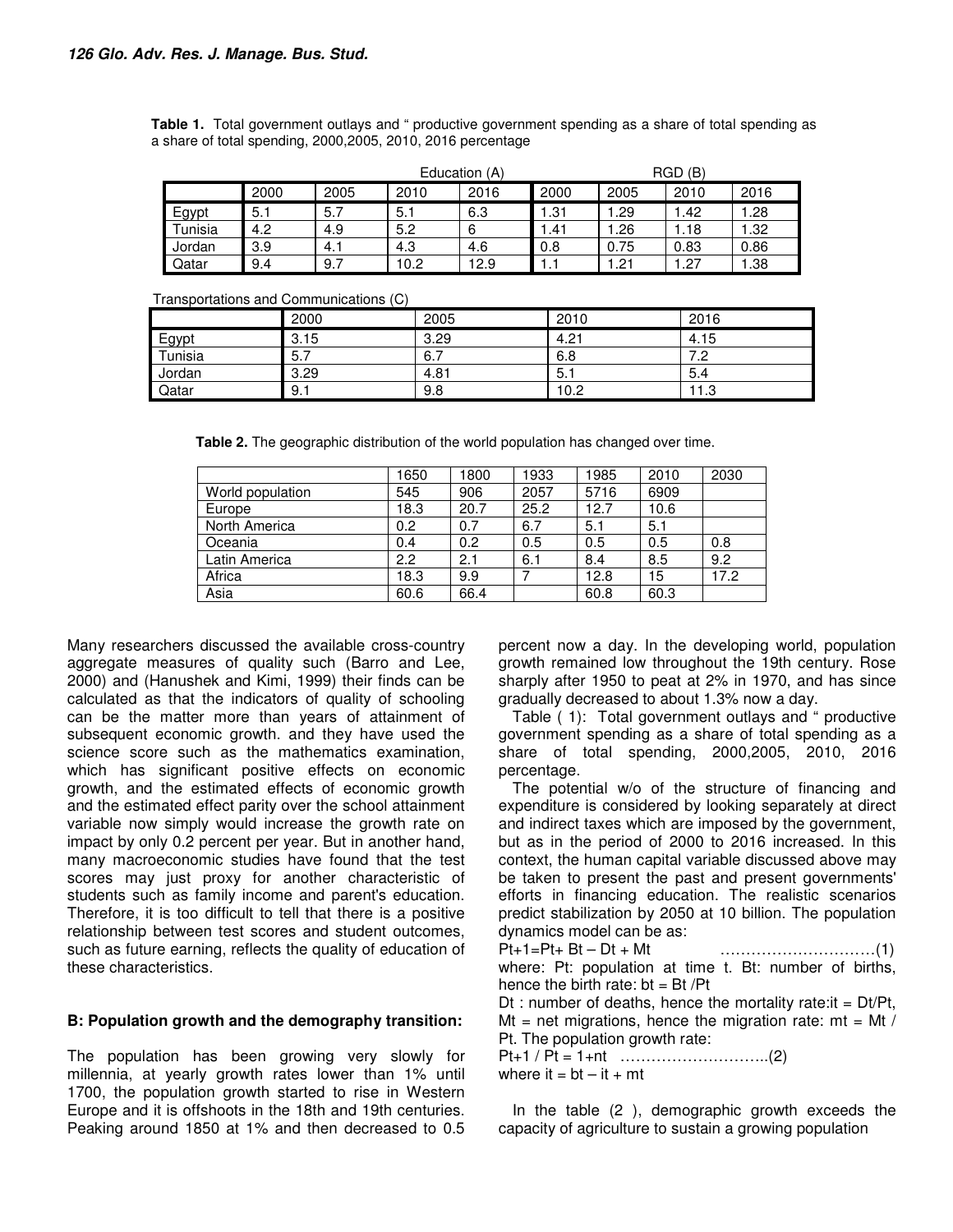dependent leads to demo-economic cycles with adjustment through famine, epidermises, wars, also we can notes that any increase in income is absorbed through higher population growth. The scientist's ideas in this field can be demonstrated as:

• PualEhrlich :((1968) the population bomb ), it predicts that within a decade, over population will cause repeated famines and resurgence of diseases, eventually killing one fifth of the of the world's population. but this not happen.

• Political Economy of Institutions:

 We should think about why institutions and policies differ across countries driving factors to stand why some countries are poor and some are rich, an explanation of differences in income across countries and over time in terms of institutional differences is also incomplete.

Lester Brown: ( Beyond Malthus, 1999) over population will constrain and even reverse economic progress.

## C: **Literature review**

#### C.1: **Fiscal policy and economic growth** :

In the medium term, many authors demonstrate that fiscal policy settings that it relevant still affected output and economic growth of a country as well as over the business cycle, where the government deficit, finance consumption or transfer a traditional argument in order to reduce the out effects on private sector investment. also, it seems as being at odds with the monetary policy the researchers in their papers note that the credit can be leading to risk premier in interested rates also pressures on exchange rates, with regressions on capital accumulation on the country economy. The necessary taxes which imposed to finance government spending could all distort incentives, finally, we can summarize that there is may be side effects of government intervention as well as specific effects stemming from the financing and composition of public expenditure. The public expenditure in the selected Arab countries focuses on unproductive activities, thus the negative effects may more evident that the financing relies heavily direct on taxes upon in all of them.

The financial systems can provide the economic growth for capital accumulation by helping the diffusion of new technologies. The diversifications may prompt to use holds to save less if income effects dominate substitution effects.

#### **C.2: Models of economic growth C.2.1: Exogenous models: A1: Alfred Marshal and Gustav Cassel:**

The idea of economic growth in their models, that system of growing is exclusive because there is some exogenous

factors make it grow. Alfred Marshal (1890) has introduced the famous fiction of the stationary state … to contrast the results Marshal thought to get gradually closer to the actual conditions of life. The same idea in Gustav Cassel's (1932) in his book "the theory of social economy ". The model of exogenous growth delineated by Cassel can be considered the proximate starting point of the neoclassical growth theory.

 Cassel (1932. Pp125-3) assumed that there are two primary factors of production, the quantities of these resources, and the amounts of services provided by them are taken to be in a given supply. General equilibrium is characterized by the quality of supply and demand for each factor service and for each good produced. Generally, Cassel arrived at basically to the same results of Marshall.

#### **C.2.2: The neoclassical models:**

C.2.2.1: The models (1950s and early 1960s) differ from the: growth version of the Walras - Cassel model, in many respects:

A - Their models are analyzed with one produced good which can be considered as a consumption good and as a capital good, therefore their models are macro-models.

B - The primary factor is reduced in their model to one active factor of production such as (Solow, 1963, Swan 1956), how are reduced the factor to homogeneous labor, or two as land factor and homogeneous labor, such as (Swan 1956, Meade 1961)

C - Labor, capital are produced all-purpose goods.

D - The technical alternative is given by a macro economic, production function which has specified properties as homogeneous of the first degree. With a positive and decreasing marginal productivities, with respect to each factor of production. The model of one factor is a steady state equilibrium as:

Sf(k) = gk, …………………….( 3 )

Where: f(k) is the production function/unit of labor or per capita.

k represents the capital/labor ratio, S: is the marginal propensity to save, and g: is the steady state growth rate of capital. These models can be described as models of exogenous growth, also they can describe as models of endogenous profitability when:

 $r = f(k)$ . R the rate of profit, which is a function equal to the marginal productivity of capital.

D: The other new models of endogenous growth:

1- constant returns to capital.In this mode set aside all not-accumulate factors of production distributions, the labor, and level, the simple version of this class is the socalled (Ak model).This model assumes that there is a linear relationship between total output Q and k which are consisting of the same commodity: Q = Ak ……………………… ………(4 )Arab world: 1/A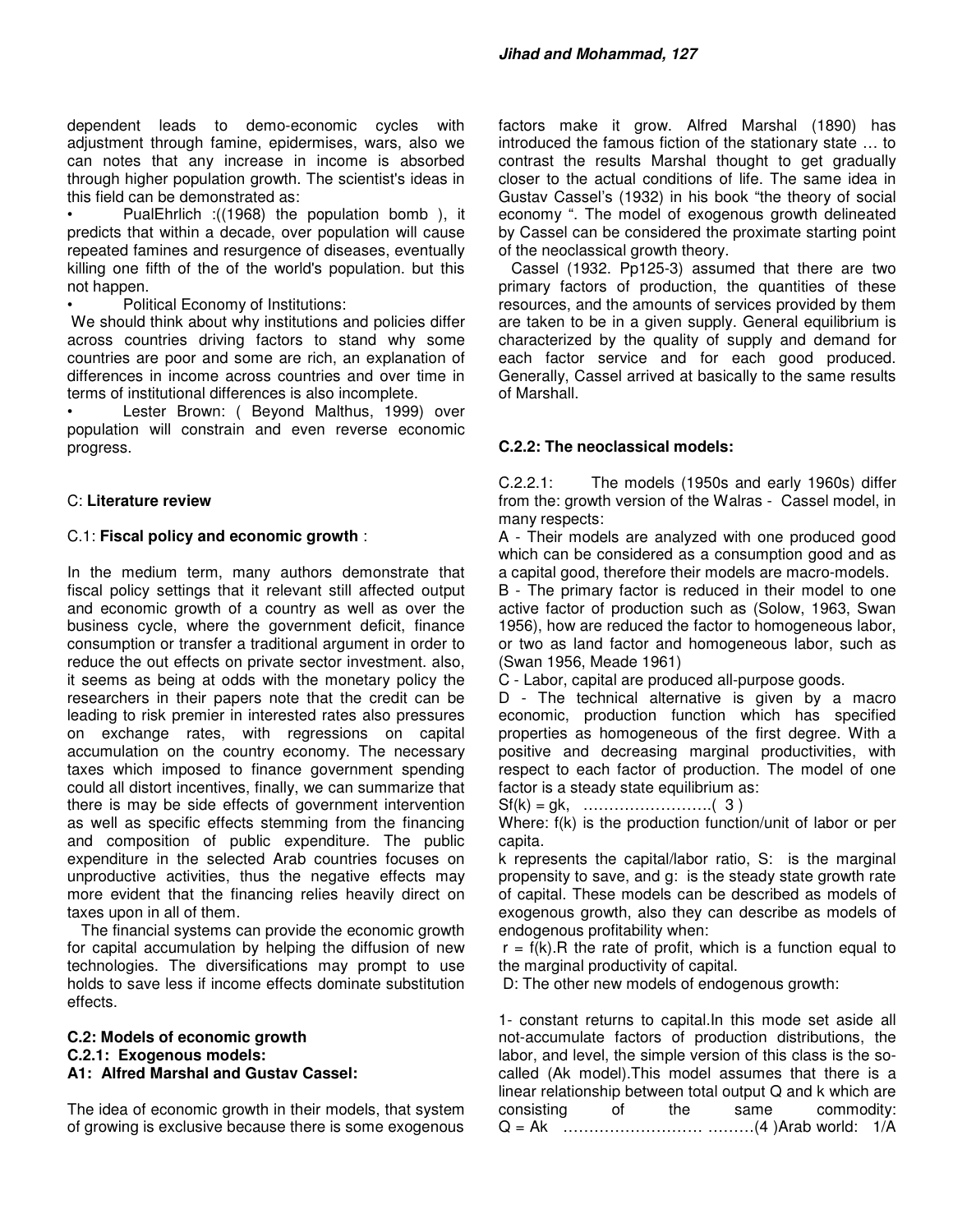

**Figure 1.** The Smithian- Marxian model of growth.

is the amount of that commodity required to produce one unit. The rate of return on capital r: can be as: r + G = y/k = A ……………………………….(5 )

where G: is the rate depreciation, it exogenous factor, Rebelo (1991 PP 504 …) obtain other function:

g = (A-G-P)/6 = (r-P)/6 ………………………..( 6)

 $G = (A - 6) s = Sr$ 

These equations obtained when saving are determined on the assumption that there are  $\int e$ -pt1/(1-6) [ c(t)1-6].dt……………………………( 7)

Where: P: is the discount rate, or rate of time preference. ⅙ is the elasticity of substitution between present and future.

And Q = c(t) + k ………………………………( 8)

Then c(t ), in this mode is the rate of profit which is determined by technology alone and saving, and the investment mechanism can determine the growth rate.

2- Below model (returns to capital).:

This model preserves the dualism of accumulate and nonaccountable factors but restricts the impact of an accumulation of the former on their returns by modification of the aggregate production function. The function which contemplated by this model is:

h(k) = f(k) + bk …………………………( 9)

Where: h(k) in the per capita production function.

And b is a positive constant and f(k) is the conventional per capita production function. Through these models, we can summarize the factors which are constructing the growth as human capital formation. We can depend on a macroeconomic production function:

y= AKb (uh)1-bh\*y……………………………….(10 )

Where N: times the fraction of time spent working, u times h which gives labor input in the efficiency unit. h\* the society as whole the accumulation of human capital.

The second factor is the technical changes, and the second - sub class of the models attempts to portray technological changes as the endogenous factor. Arrow's (1960), Romer (1986), Who are focused on a role of single state variable called (knowledge), assumed that information contained on innovation and considered as a non-rival goods. Romer stipulates a research of technology that is concave and

## **E.1: Smithian – Marxian model:**

 The model can be intuitively grasped in figure (1 ). The first assumption that there is one good product by itself as circulating capital and labor Linder constant returns, and there is a single method of production is available. The model can use (U) units of capital and one unit of labor, and the production period (t). Then  $Q = min (K/U,$ L1). It assumed that the fraction of capital uninspected to the worker at time t. when the wage rates positive than the equilibrium stead y state conditions.

Kt=Kt+wtl1 , …………………………….(11 ) , Qt=K10=L……………..(12 ),

Figure ( 1): shows this state .

The equilibrium between demand and supply can be interpreted as the net of supply capital, we can assume that at time (t), there is full employment of labor, than  $Lt =$ N and capital at time (t), at time t+1 the demand of labor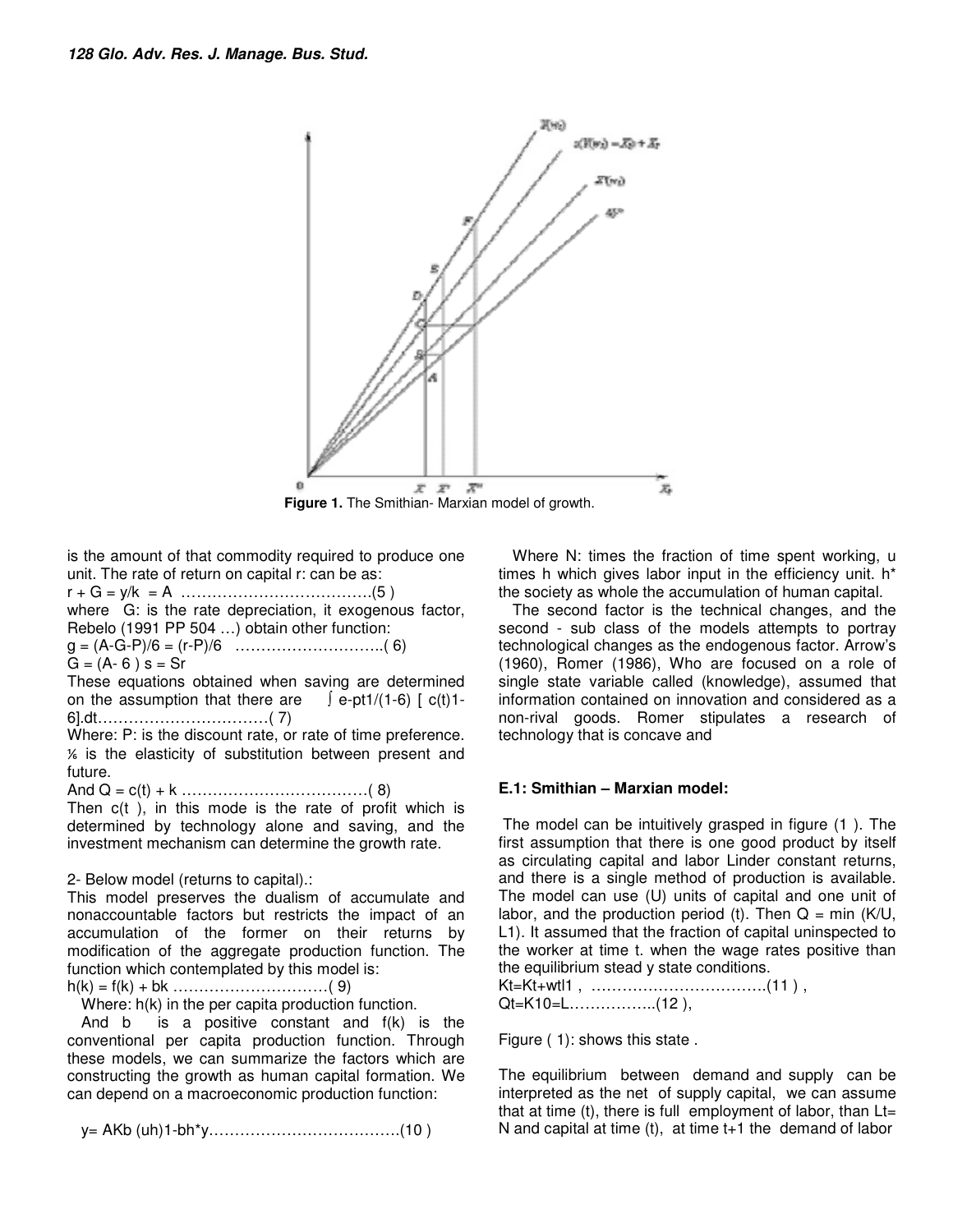

**Figure 2.** The accumulation process in the Harrod-Domar and Kaldor models

is full employment, the steady state of capital supply and demand can be as follow.

I+Gn(w\*)=S/(¥+w\*)……………………….(13 )

From the adjustment on the capital market between saving and investments is not same as in neoclassical economics.

## **E2: The Von Neumann Model:**

Smithian von studied the multi-sector version of the Marxian model, then the looks for activity which can be maximized rate of growth and the system associates competitive price system. His view point that to deal with labor as classic economists and the focuses on a linear because it's produced by liner technology, due to the wage goods, and his model of multi-sector can become the first complete model in which the rate of growth is endogenously determined, and all factors are endogenously determined, and all factors of production are producible.

## **E.3: The Harrod – Domar Model:**

(Harrod, 1948) cycle, domains (1945) have developed a macro economic model to analyze the problem of economic growth, they have paid their attention to make explicit the relationship between the consumption and saving by households and the decision of entrepreneurs. The consumption can be defined as an exogenous given propensity to consume, while the investment decision can be a by the accelerator principle. Where production is obtained by labor and physical capital, in their analysis we can notice that there is only on cost- minimize. The technique, that implies, that the capital/labor ratio and capital/production ratio are determined by : (k/lt=k/Qt=v), as Harrod and Domar following Keynes who believed that market mechanism is not able to attain full employment of labor, they have focused on the equilibrium of market. They have decided that along the becomes. on the goods market called a warranted growth path. And the warranted growth rate of income allow this equilibrium can be as:

Cw=St/Vt………………………..( 14)

The model structure of the economy is endowed with a technology (T), which assumed to be addressed as exogenous. Technical progress, with an amount of labor Lt, and stock of capital Kt according to these given, the level of investment can be demonstrated as the action of a celebrator principle, and according to the optimal level of capital employed.

Figure (2 ) shows the accumulation process in the Harrod – Domar and Kaldor models, the figure describes the level of productivity that ensures full employment of the capital stock , this appears in figure by curve Y, Saving function Set by assuming that the decay rate of capital is S1 0≤ S≤ 1-, white curve  $(N+S)$  k indicates to a number of resources with are necessary to ensure the reintegration of capital and increase the demand for labor equal to the population growth rate.

## **E.4: The Solow Model:**

(Solow 1999, 2000) in his view, the major problem is to construct the theory of general full employment growth. And the most important attention should be now to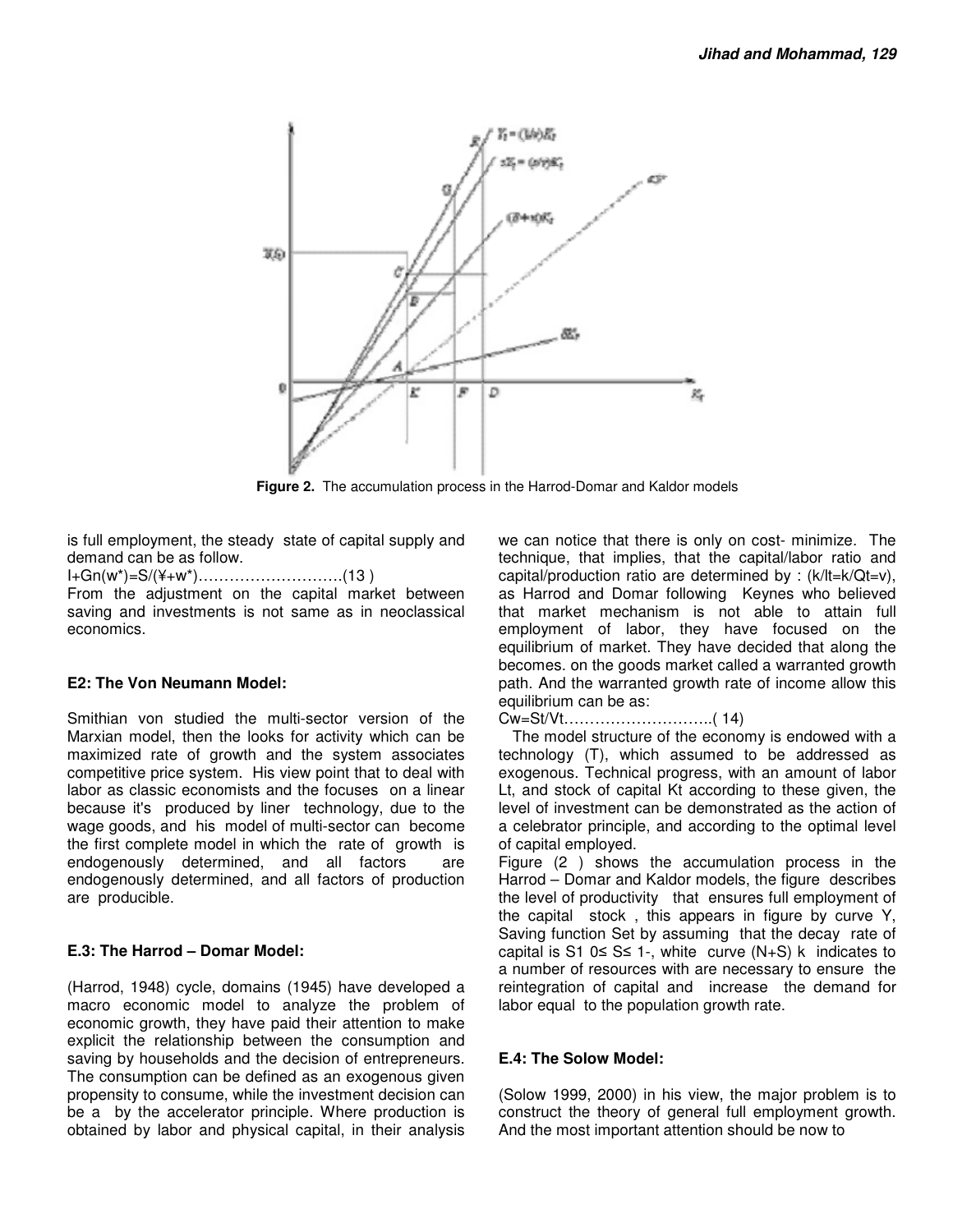

**Figure 3.** The Solow model in discrete time and without technical progress

ensure the convergence toward the natural growth path. Solow assumes that is only labor and capital factors of production, where the technology is represented by the neo classical production function with constant return of scale, also he assumed that the prices are fixed, as a result of all market is cleared , and the equilibrium of capital market fields the investments which are equal to saving .

In his opinion production is distributed between saving and consumption. If the level of the investment equal to aggregate saving this equilibrium can ensure the constancy of per capita capital with full employment, and the equilibrium toward the steady state is attained. Figure (3 ) explained slow ideas model.

A positive rate of technical progress assumed in Solow model toward the positive rate of population growth the figure describes the equilibrium; curve (n-S) k indicates the per capita demand for capital, with curve S f (K), indicates capital supply of capital. If they exceed the full employment steady state with contempt per capita capital. to reach this study state as full employment on the labor market interest rate will decrease and entrepreneurs find it profitable to increase the demand for capital.

## **DATA AND METHODOLOGY**

In the first section stated of introduction of the subject of the literature on economic growth which is vast and policy-oriented studies, relaxing the hypothesis of exogenous saving and capital formation, let us have a policy of the affected growth in

Short- run via the saving and the level of compositions of investment, also other assumptions which relaxing the basic determinants of growth has been declared throw the literature review and the economic growth, then we have the model of study through specification the equations of the study. Therefore we should determine the variables and data resources of this study.

The variables are human capital (H), Growth exchange rate age population (∆ Ln pop) real GDP/ person of working Age (Y/w). Inflation is left-1. An accumulation of physical capital PC row-1, Tax and nontax receipts to share of GDP (Tax-1). Total R & D expenditure to GDP (R &D grow) Business performed R & D /as a share of GDP. (BPRD), stock market capitalization as a share of GDP (SMC-1), Trade exposure Trade exp-1).

A: The data sources of the study and methodology:

1-central banks of selected Arab countries monthly reports and yearly issues since 2000 to 2016.

2-Arab unified economic reports- the Arab-Monetary fund for several, issues for years of study.

3-I.M.F yearly reports, development, 2006, 2010, 2015.

B: The growth equation can be derived from the growth model around a constant return to scale, the empirical approach adopted in this paper in the first estimation starts with a parsimonious specification of growth equation and extended analysis model. The general form of the estimation of selected Arab countries can be written as:

∆ Ln Gdp/Cup=ao1- Ln GDr1t-1+ Q2i Ln his +ai1ln Skil-A sipopii+ ai1Ln

Vit + am + is + am + jt + bil  $\Delta$  Ln Ski1+B2  $\Delta$  LN hi1+ b3 ∆ ln skill +b3i ∆Bit +

∑ Bi j ∆ In Vit +∑ it ……………………………( 15 ).

Where: GDP per capital G 8 dependent variable, h represents the human capital, pop is population growth rate. V: vector of a variable affecting economic efficiency, t represents time trend, Sk represents the propensity an accumulate physical capital, b: regressors capture short time dynamic for selected countries, and ∑it: is the disturbance error. Results of analysis.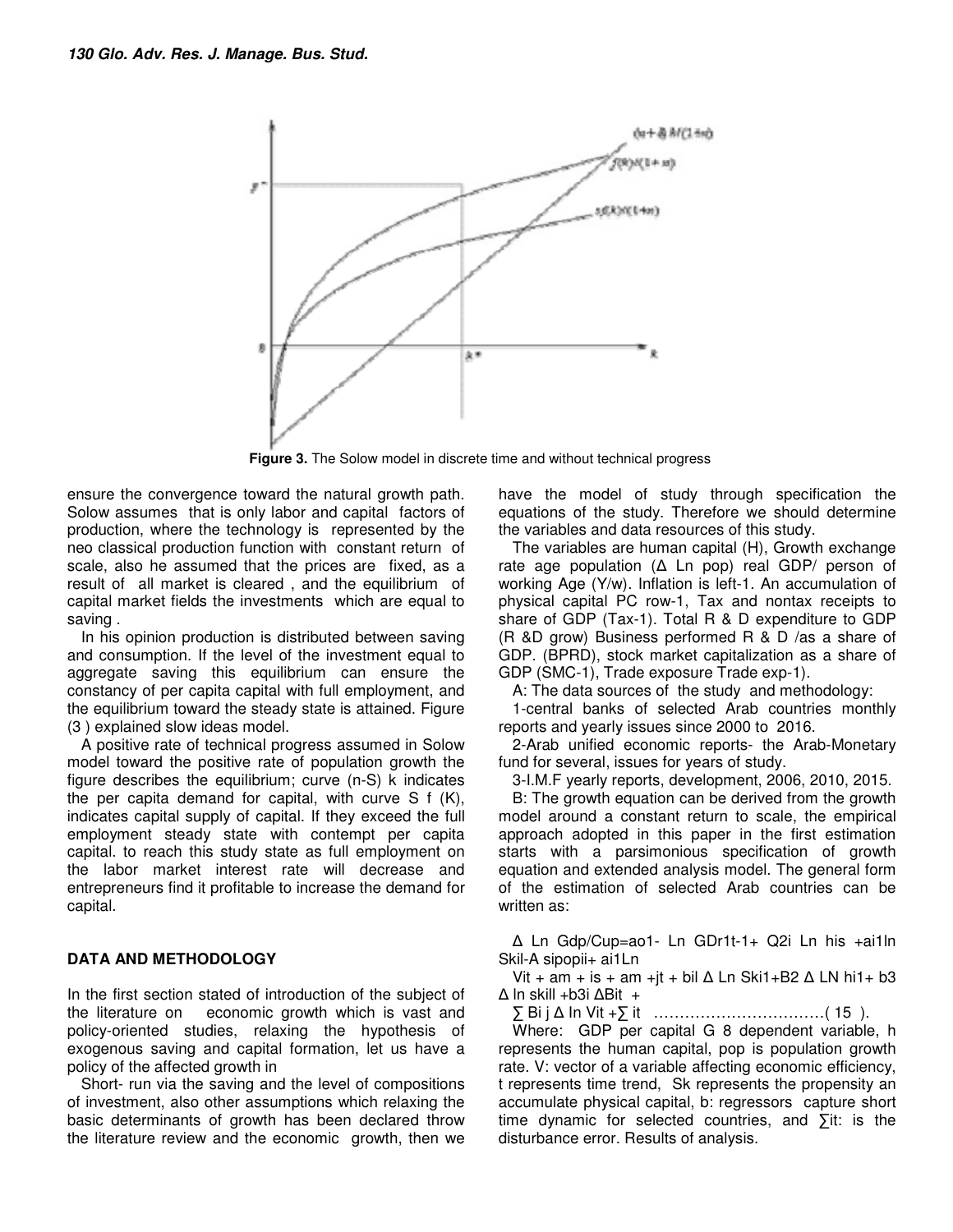**Table 3.** Basic statistics for the whole sample as pooled sample:

| GDP/per capita (Lin us #)     | Sample mean | St/deviation |
|-------------------------------|-------------|--------------|
| $Sk(\% )$                     | 3685.42     | 4273.89      |
| H(years)                      | 21.167      | 5.921        |
| (A verge years of education). | 9.34        | 2.163        |
| Inflation $-1$ (%)            | 8.72        | 8.4          |
| R & D (%)                     | 0.962       | 0.643        |
| Stockempital -1(%)            | 21.419      | 18.765       |
| Trade exp-1                   | 26.781      | 16.933       |
| $\Delta$ Loop(%)              | 0.651       | 0.483        |

The results of pooled data for all selected Arab countries.

**Table 4.** augmented analysis for human capital accumulation and trade policy

| <b>Estimated variables</b> | contrary     | Human capital           | <b>Trade policy</b>     |
|----------------------------|--------------|-------------------------|-------------------------|
| $Ln$ t1                    | <b>Egypt</b> | $0.195**$               | $(0.23)$ **             |
|                            | Jordan       | $0.216**$               | $(0.15)$ **             |
|                            | Tunisia      | $0.187*$                | $(0.12)^{1/4}$          |
|                            | Oman         | $0.176**$               | $(0.17)$ **             |
| Ln SK                      | Egypt        | $(0.281)^{1/2}$         | $(0.396)$ **            |
|                            | Jordan       | $(0.195)$ **            | $(0.774)$ *             |
|                            | Tunisia      | $(0.224)$ *             | $(0.315)$ **            |
|                            | Oman         | $(0.263)^{1/2}$         | $(0.364)$ <sup>**</sup> |
| Ln GDP/capita-1            | Egypt        | $(-0.12)$ ***           | $(-0.178)$ ***          |
|                            | Jordan       | $(-0.06)$ **            | $-0.004)$ **            |
|                            | Tunisia      | $(-0.09)$ *             | $(-0.016)$ **           |
|                            | Oman         | $(-0.1)^{\frac{1}{**}}$ | $(-0.08)$ *             |
| Classical<br>of<br>thmay   | Egypt        | (0.61)                  | (0.38)                  |
| capital                    | Jordan       | (0.59)                  | (0.31)                  |
|                            | Tunisia      | (0.62)                  | (0.27)                  |
|                            | Oman         | (0.60)                  | (0.37)                  |

## **V1: EMPIRICAL RESULTS:**

## **A1: The first model results:**

Table (3) reports the mean of pooled data and the standard deviation to the selected Arab countries, to ensure of the st/deviation of the pooled data, the human capital and R & D exposure. Results are not important in the regression for pooled due to the analysis of each country in this part separately. In the Table (4): We have analyzed the convergence and the capital accumulation for growth for each country the analysis considered as augmented for h and trade exposure.

In so far as the results of analysis, indicates to the policy affects the accumulation of human capital must prominently through education policy in all selected countries, and spill-over Not declining returns over some ranges, finally it is important that policies should shift into steady states and not have irreversible effects for these countries, this can happen through developed education methods and encouraged research and develop. The medium output elasticity should be associated with a low speed of convergence to the steady state or vice verse. There for the physical and human capital in the selected Arab countries can be observe equivalent to neoclassical growth model with diminishing returns scale.

#### **A2: Macroeconomic policy and institutions on growth:**

The table is implied parameters of physical and human capital for 4 selected countries and convergence time. In all countries convergence parameters is significant , also the human parameters is significant, in the human capital the speed with which each country converge to its specific steady state path of output per capita is ordinary , while the estimates report that about 7 years to 3.9 years to go half way to the new steady state output per capita, with rapid convergence, potential effect on living standard, and will be quickly felt and policy change will have temporary impact on growth for selected countries. Results indicate that one extra year of average education corresponding to arise in human capital by not less than (10%). This can lead to an increase in the average of steady –state output/per capita 3-6 percent. Where table (3), reflects the results of variables which influenced in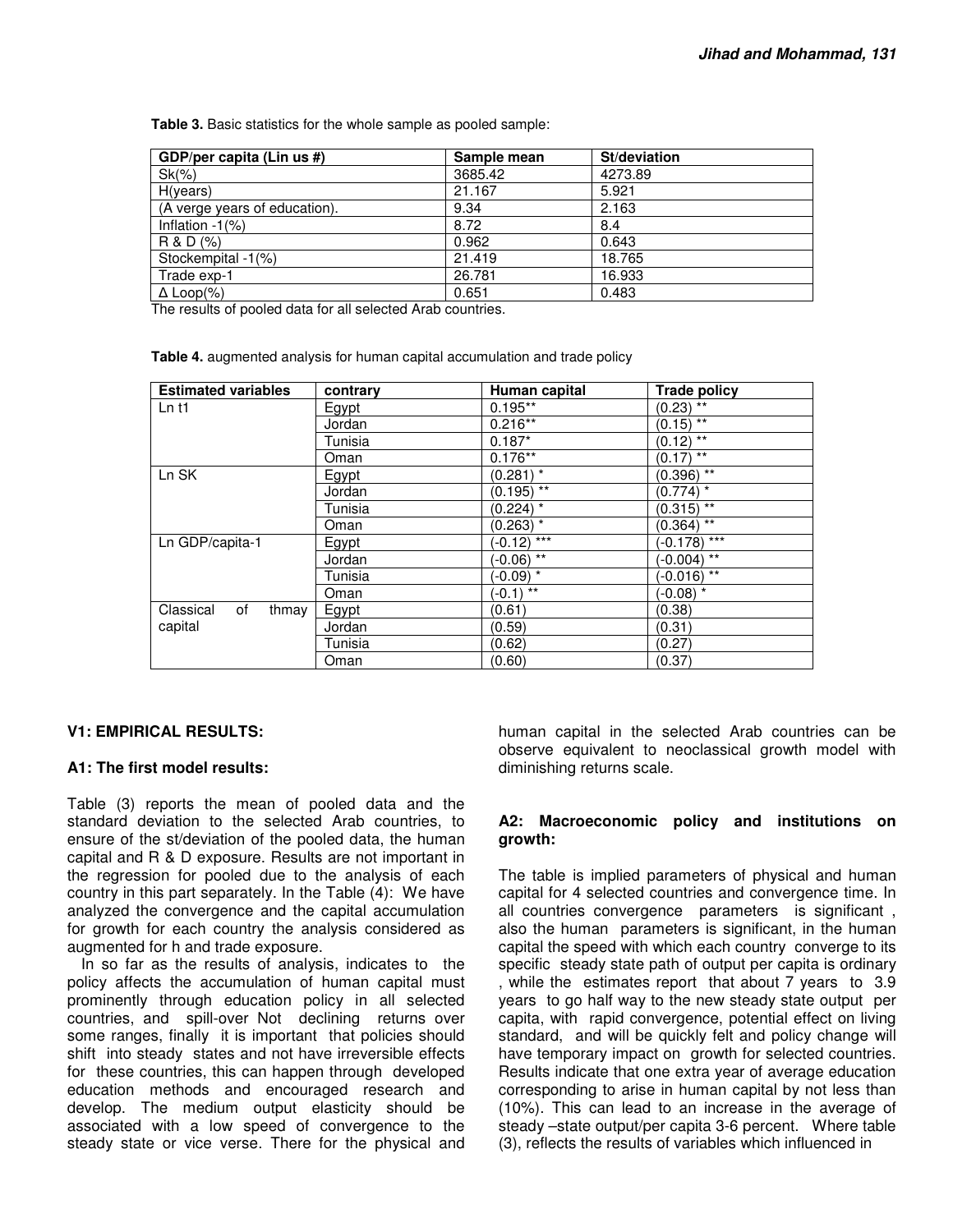| Variables / policies    | Countries | With<br>control<br>of  | With control of the    |
|-------------------------|-----------|------------------------|------------------------|
|                         |           | inflation              | inflation and fiscal   |
|                         |           |                        | policy                 |
| Convergence coefficient | Egypt     | $(-0.14)^*$            | $(-0.16)^{**}$         |
|                         | Jordan    | $(-0.12)$ ***          | $(-0.14)$ **           |
|                         | Tunisia   | $(-0.13)$ **           | $(-0.15)$ **           |
|                         | Oman      | $(-0.17)$ **           | $(-1.13)$ **           |
| Ln h                    | Egypt     | $(0.68)$ <sup>**</sup> | $(0.68)$ <sup>**</sup> |
|                         | Jordan    | $(0.49)^{\frac{1}{x}}$ | $(0.62)$ ***           |
|                         | Tunisia   | $(0.57)^{1/2}$         | $(0.70)$ **            |
|                         | Oman      | $(0.63)$ ***           | $(0.59)$ *             |
| Physical capital        | Egypt     | (0.241)                | (0.203)                |
|                         | Jordan    | (0.164)                | (0.156)                |
|                         | Tunisia   | (0.195)                | (0.143)                |
|                         | Oman      | (0.218)                | (0.192)                |
| Tinrp                   | Egypt     | 6.4 years              | 7 years                |
| Way to convergence (1)  | Jordan    | 5.9 years              | 6.3 years              |
|                         | Tunisia   | 4.6 years              | 3.9 years              |
|                         | Oman      | 4 years                | 3.5 years              |

| <b>Table 5.</b> declared the Macroeconomic policy affect growth |  |  |  |  |
|-----------------------------------------------------------------|--|--|--|--|
| Dependent variable : $\Delta$ IN GDP/ per capita                |  |  |  |  |

\* Significant at 1% level, \*\*5% level, \*\*\* at 10% level. (1)Half way to convergence implied by estimated average coefficients of Ln GDP per capita -1.

| Table (6): indicators of financial policy results through regression process as panel -pooled estimation. |  |  |
|-----------------------------------------------------------------------------------------------------------|--|--|
| Dependent variable $\Delta$ ln GDP / per capita.                                                          |  |  |

| Ln sk          | Egypt          | $(0.21)^{**}$                | $(0.29)$ ***           |
|----------------|----------------|------------------------------|------------------------|
|                | Jordan         | $(0.19)$ **                  | $(0.22)$ <sup>**</sup> |
|                | Tunisia        | $(0.20)$ *                   | $(0.18)$ *             |
|                | Oman           | $(0.17)$ *                   | $(0.20)^*$             |
| ΔLn pop        | Egypt          | $(-5.61)$ ***                | $(-9.67)$ **           |
|                | Jordan         | $(-5.18)$ **                 | $(-11.21)^*$           |
|                | Tunisia        | $(-6.2)^{**}$                | $(-10.19)^{1/2}$       |
|                | Oman           | $\sqrt{-3.15}$ <sup>**</sup> | $(-10.43)$ **          |
| Ln if 1-1      | Egypt          | $(-0.019)$ **                |                        |
|                | Jordan         | $(-0.027)$ **                |                        |
|                | <b>Tunisia</b> | $(-0.022)$ *                 |                        |
|                | Oman           | $(-0.043)$ *                 |                        |
| Ln Gov exp-1   | Egypt          | $(-0.10)$ **                 | $(-0.15)$ *            |
|                | Jordan         | (0.11)                       | $(-0.12)$ **           |
|                | Tunisia        | (0.16)                       | $(-0.14)$ ***          |
|                | Oman           | (0.12)                       | $(-0.10)$ *            |
| Ln Tax-1       | Egypt          | $(-0.32)$ **                 | $(-0.26)^*$            |
|                | Jordan         | $(-0.30)$ ***                | $(-0.21)$ ***          |
|                | Tunisia        | $\sqrt{(-0.28)^*}$           | $(-0.18)$ *            |
|                | Oman           | $(-0.47)$ **                 | $(-0.23)$ **           |
| Ln trade exp-1 | Egypt          | (0.17)                       | (0.23)                 |
|                | Jordan         | (0.15)                       | (0.21)                 |
|                | Tunisia        | (0.145)                      | (0.19)                 |
|                | Oman           | (0.22)                       | $(0.28)$ **            |
| Log Likelihood | Egypt          | 972                          | 983                    |
|                | Jordan         | 865                          | 841                    |
|                | Tunisia        | 917                          | 908                    |
|                | Oman           | 843                          | 829                    |

Coefficient is estimated without cross-country striations \*Significant at 10% level, \*\*at 5% level , at \*\*\* 10%level

macro economic policy for trade expo sure and inflation control with fiscal policy in these selected Arab countries. The regression results show that the long-term coefficients of variables such as interest which varies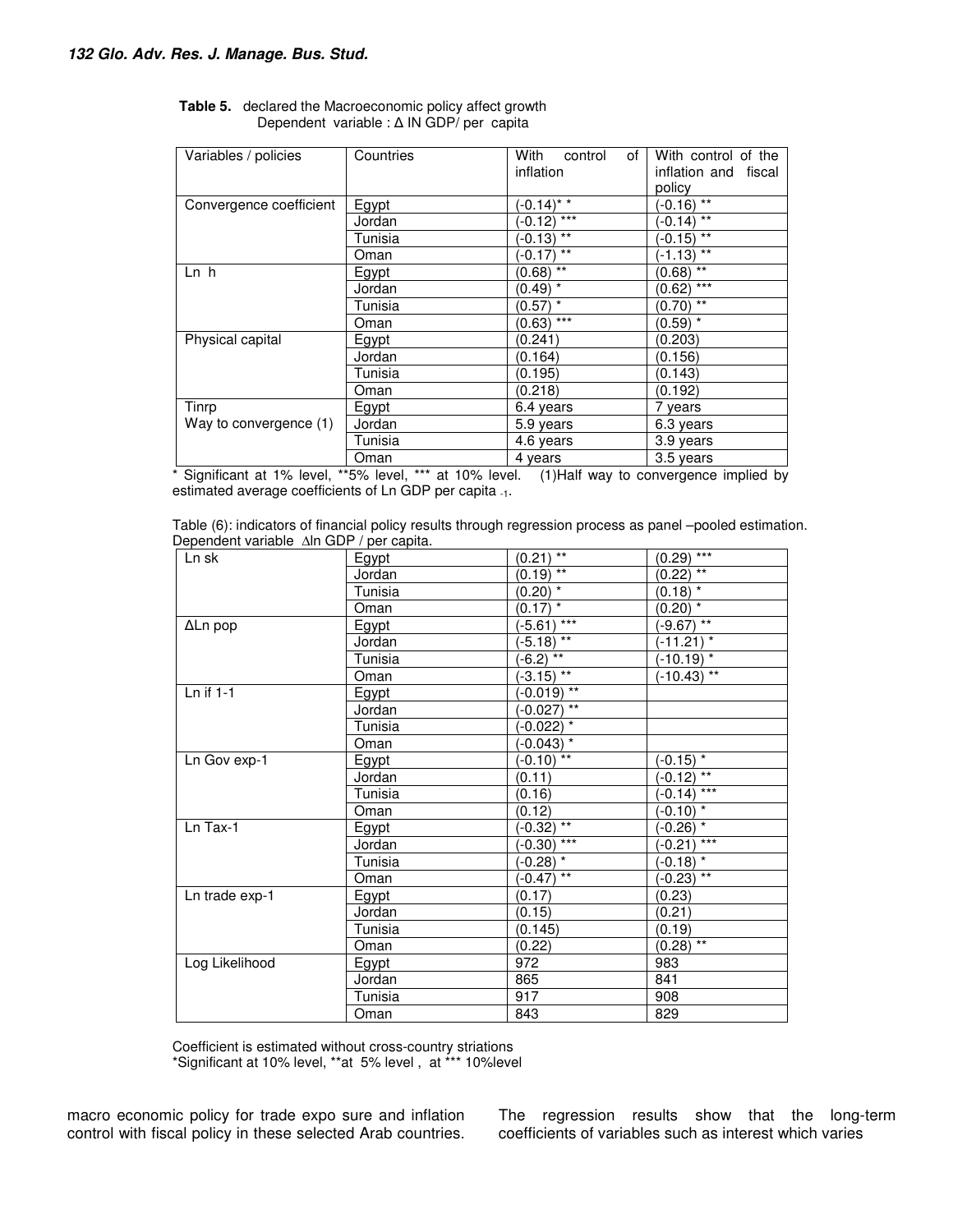|                                  |         | With control of | With stock capitalization |
|----------------------------------|---------|-----------------|---------------------------|
|                                  |         | inflation       |                           |
| ΔLn pop                          | Egypt   | $-16.31***$     | $-7.93**$                 |
|                                  | Jordan  | $-13.47**$      | $-5.81***$                |
|                                  | Tunisia | $-12.36**$      | $-5.29**$                 |
|                                  | Oman    | $-12.17***$     | $-5.34***$                |
| Lnh                              | Egypt   | $1.67***$       | $0.972**$                 |
|                                  | Jordan  | $1.15***$       | $0.783***$                |
|                                  | Tunisia | $1.04**$        | $0.651***$                |
|                                  | Oman    | $0.987**$       | $0.613***$                |
| Ln sK                            | Egypt   | $0.713**$       | $0.451***$                |
|                                  | Jordan  | 0.695***        | $0.408**$                 |
|                                  | Tunisia | $0.681***$      | $0.405***$                |
|                                  | Oman    | $0.603**$       | $0.401***$                |
| $Ln(to cup)-1$                   | Egypt   |                 | $0.091**$                 |
|                                  | Jordan  |                 | $0.063**$                 |
|                                  | Tunisia |                 | $0.60**$                  |
|                                  | Oman    |                 | $0.053**$                 |
| <b>Ln Private Credit</b>         | Egypt   | $0.061***$      |                           |
|                                  | Jordan  | $0.048***$      |                           |
|                                  | Tunisia | $0.053***$      |                           |
|                                  | Oman    | $0.039***$      |                           |
| coefficient<br>Convergence<br>Ln | Egypt   | $-0.106**$      | $-0.221**$                |
| GDP/percapita-1                  | Jordan  | $-0.139**$      | $-0.291***$               |
|                                  | Tunisia | $-0.173***$     | $-0.265**$                |
|                                  | Oman    | $-0.214**$      | $-0.214**$                |
| Log-Likelihood                   | Egypt   | 769             | 819                       |
|                                  | Jordan  | 715             | 736                       |
|                                  | Tunisia | 728             | 475                       |
|                                  | Oman    | 719             | 735                       |

**Table 7.** indicators of financial policy results through regression process. As panel. Pooled Estimation. Dependent variable ∆ GDP/per Capita

along time of study period and country to other, homogeneity of long- run coefficients along the period of analysis data have imposed. In this regression, the explanatory variable is physical capital. As a result of the analysis that suggests a positive impact of trade expenditure of GDP per capita, the process affects the operating indirectly of investments which influenced output growth. The variability of inflations and different fiscal policy variables are included in the analysis in order to have key results of stability of inflation variability across countries specification, the size of government and output of country impacted in results and total tax or government expenditure (consumption). These included to the effect on the growth of the size of government specification. There is a negative effect coming from direct tax, where the coefficient on government consumption becomes statistically negative impacts on side of government budget.

Over all, the result of fiscal policy variables and macroeconomic variables with both of the influenced in ∆LGDP/Per capita, results indicates that the variability of inflation has an important impacts government, growth of GDP/per capita and it has a negative influenced. This

effect supports the economic idea that high inflation ratio adds more noise to capital and other markets and make life is difficult in a country. And the effect of inflation on all across specific countries in the study is large size affecting the growth of GDP/per capita.

In the financial indicators of analysis of privet credit from the banking sector and stock market capitalization appears in results of the table (6). Results can support the hypothesis: that the level of financial development influenced growth in the specific countries. Results accords countries in this study indicate that the developed of the financial system can lead the channel resources towards the higher return projects. There is the wrong relation (negative sign) between the banking credit and the privet sector and growth, this means in these selected countries that bank credits are related to other monetary variables, which leading the bank credit process. When inflation includes there is a positive sign will appear, it means that there is a relationship between the growth of GDP/per capita and privet credit.

The study is restricted to 4 Arab countries depending on the specification. The period of the study 2000-2016. And also restricted to the number of variables, these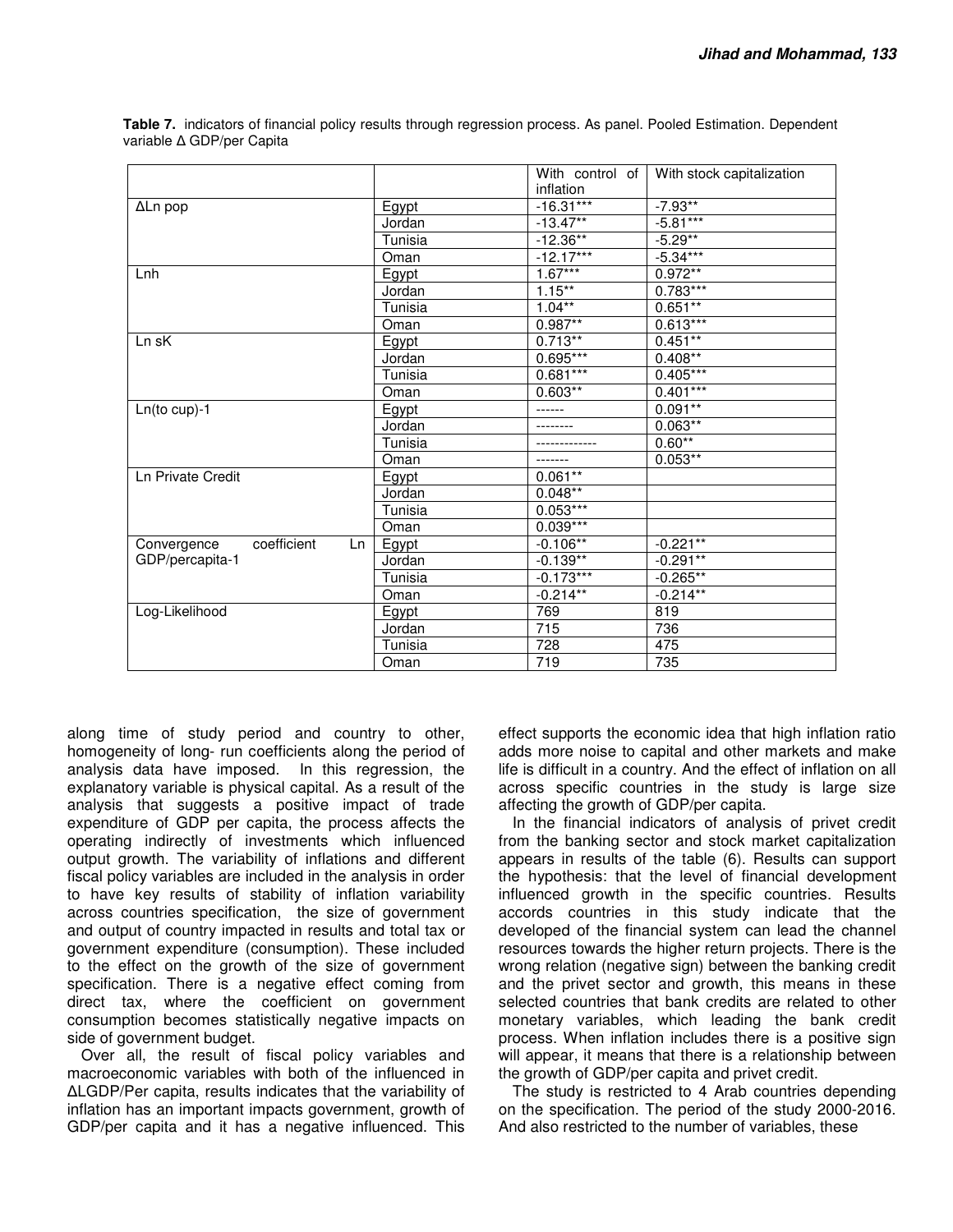| <b>Table 8.</b> R& D intensity          |
|-----------------------------------------|
| Dependent variable: ∆ in GDP/per capita |

|                                   |         | With total R & D | With Business R & D only |
|-----------------------------------|---------|------------------|--------------------------|
| $\Delta$ lap                      | Egypt   | $-19.76***$      | $-24.01**$               |
|                                   | Jordan  | $-12.15***$      | $-18.73***$              |
|                                   | Tunisia | $-11.68**$       | $-16.96***$              |
|                                   | Oman    | $-9.07***$       | $-12.64**$               |
| $L_1$ n h                         | Egypt   | $1.131***$       | $0.89**$                 |
|                                   | Jordan  | $0.765***$       | $0.651***$               |
|                                   | Tunisia | $0.893**$        | $0.785***$               |
|                                   | Oman    | $0.431**$        | $0.27***$                |
| Ln Sk                             | Egypt   | $0.25***$        | $0.19***$                |
|                                   | Jordan  | $0.16***$        | $0.21***$                |
|                                   | Tunisia | $0.18*$          | $0.15***$                |
|                                   | Oman    | $0.12***$        |                          |
| Ln R& $\overline{D}^{\text{tot}}$ | Egypt   | $0.10**$         |                          |
|                                   | Jordan  | $0.07**$         |                          |
|                                   | Tunisia | $0.09**$         |                          |
|                                   | Oman    | $0.065**$        |                          |
| Ln R& D pub                       | Egypt   | $-0.18$          |                          |
|                                   | Jordan  | $-0.11$          |                          |
|                                   | Tunisia | $-0.10$          |                          |
|                                   | Oman    | $-0.04$          |                          |
| Ln BERD                           | Egypt   | $0.21***$        | $0.11***$                |
|                                   | Jordan  | 0.15             | 0.07                     |
|                                   | Tunisia | 0.17             | 0.10                     |
|                                   | Oman    | 0.08             | 0.03                     |
| Convergence                       | Egypt   | $-0.22***$       | $-0.14***$               |
| Coefficient                       | Jordan  | $-0.18*$         | $-0.10$                  |
| ΔLn GDP/per                       | Tunisia | $-0.15***$       | $-0.08$                  |
| capita                            | Oman    | $-0.17**$        | $-0.09$                  |
| Lag Likelihood                    | Egypt   | 769              | 743                      |
|                                   | Jordan  | $\overline{718}$ | 709                      |
|                                   | Tunisia | 772              | 731                      |
|                                   | Oman    | 709              | 693                      |

variables included beyond to R & D, trade exposures, where R & D activity is the expenditure on R & D (intensity) of R & D for each country. The result of the analysis is supporting the hypothesis that a significant effect of R & D in each country of selected Arab countries, also the positive effect can drive the growth of output and total intensity. The indicator between R & D and a Business sector is low in the regression of sample comprised to trade exposure and R & D. Therefore we can suggest that there is an interaction between trade exposure and R & D in all countries selected in this study. economic growth Some economists considered the state as to generate the basic knowledge not more in possible technology spill over.

The changes in R & D do not affect output growth in the selected countries, in addition to the 0.1 increase of R & D, the effect as 10%, of output growth in Egypt, 7% in Jordan, in 9% of Tunisia, and 6% in Oman. The easiness with R & D, when we considered a permanent effect on GDP per capita growth, this can be reduced the steady –state level of GDP per capita in these countries.

The 1 percent increase of R & D in countries. The 1 percent

 increase of R & D could boost output per capita growth with 21% in Egypt, 18 percentage in Jordan, 17 percent in Tunisia, and 8 percent in Oman, these high results due to use the imported R&D and implement in a country the external lies in R & D activities in Business and other fields of social life in country.

## **B: The panel data analysis results**:

The recent growth theories ignored the Solow model; they have concentrated on endogenous growth models, which assume constant and increasing returns to capital. Where the neo classical model fails to explain the difference, in, per GDP capital across countries, in recent years many authors s has led to renew the opinion about new thinks of endogenous and exogenous growth models, they have renewed their major concerns to the convergence of steady –state. The policies in developing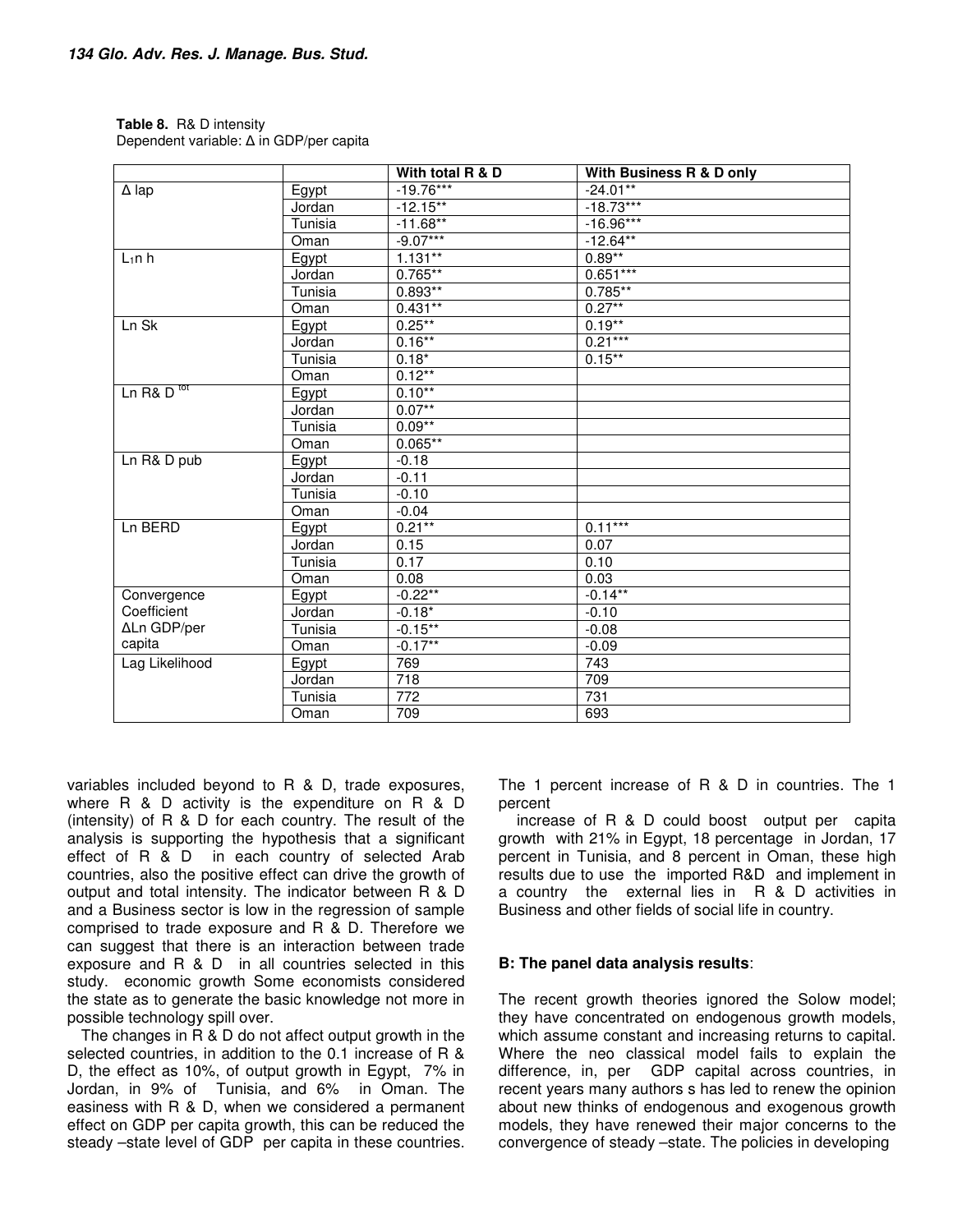| Variables   | <b>Coefficients</b> | St/Error    | <b>T-statistic</b> | <b>Prob level</b> |
|-------------|---------------------|-------------|--------------------|-------------------|
| Constant    | 12.867              | 0.3966      | 45.453             | $0.0001*$         |
| <b>XRAT</b> | 0.00048             | $8.05*10-4$ | 1.726              | 0.0658            |
| <b>PPP</b>  | $-0.00067$          | 0.000381    | $-0.1964$          | 0.5109            |
| P           | 0.001782            | 0.00678     | 0.289              | 0.634             |
| PG          | $-0.02196$          | 0.005481    | $-2.963$           | 0.0038            |
| PL          | 0.00584             | 0.002932    | 2.784              | 0.0044            |
|             | $-0.00482$          | 0.003671    | $-1.256$           | 0.1654            |
| $\sim$      |                     | 1.627-e5    | 9.673              | 0.0001            |

**Table 9.** Results of pooled data by OLS

 $R^2$ = Egypt : 0.6632. Jordan : 0.614. Tunisia : 0.6932. Oman 0.6144.

**Table 10.** fixed effects model(LSDV) for selected Arab countries (2000-2016).

| Variable    | <b>Coefficients</b> | St/dr                              | t-statistic | Pro/leve |
|-------------|---------------------|------------------------------------|-------------|----------|
| Constant    | 11.0763             | 0.2937                             | 43.138      | 0.000    |
| <b>XRAI</b> | 0.000981            | 0.000065                           | 1.275       | 0.154    |
| <b>PPP</b>  | 0.000672            | 0.000159                           | 1.132       | 0.186    |
| P           | 0.00163             | 0.006421                           | 0.2478      | 0.815    |
| PG          | $-0.03687$          | 0.00528                            | 3.967       | 0.0001   |
| ΡI          | 0.02831             | 0.00234                            | 3.986       | 0.000    |
|             | $-0.03776$          | 0.008654                           | $-2.843$    | 0.003    |
| RGDP/worker | 0.000245            | 0.000932                           | $-3.09$     | 0.002    |
| Egypt       | 0.01693             | 0.12106                            | 3.16        | 0.06     |
| Jordan      | $-0.4376$           | 0.1652                             | $-2.789$    | 0.000    |
| TuniSia     | 0.17724             | 0.1733                             | 1.563       | 0.153    |
|             |                     | R <sub>2</sub> E <sub>0.7563</sub> | Oman 0.763  |          |
|             |                     | J 0.07482                          |             |          |
|             |                     | T0.7369                            |             |          |

countries based on their needs to channel more money into education, capital investments, and works programs. Also, their main concerns to the investments of infra structures and health, in other hands there

Policies as a consequential acts o promote openness of the economy. And in order to minimize the adverse effects on economic growth of supply shocks in their main sector of the economy.(Swamy et..al, 1989), used in their study an extension of random effects model, the model which used as:

GDP = But it +∑ it …………………………( 16) where  $t = 1, 2, \ldots$  T and  $i = 1,$ 

Bt= B+ vt. ………………………… (17 ) Where E  $(v)=0$ and var  $(Vt)=1$ 

In this study, we have used a specific model with the significant test with Breach Pagan, Hausman test, and F – test world income to the data model results.

B1: pooled OLS:

We have pooled all data and run OLS regression models, according to the assumption that all coefficients are constant across time and individuals. The model can be as:

Ch DPit=Qil + Re x RAT +As PPP it + Q4 Pie+ As PGit +  $A6PIit + B$  a bit

+RS RDdp works it+ ∑it. ………………………………..(18 )

Where: CGDP it= Gdp per capita, PPPx is purchasing power parity over GDP for x countries, Pit is the price level of GDP, PG presents the price level of government, PI represents price level of investments. RDdp work it is the real chain per worker. XRAI is the exchange rate of each country. I stand for I the cross section.Al unit, and t for its time period

B.2 .Fixed effects models: the fixed effects model used to analyze data with (interceptor individuals).

From table (9) there is positive relationship except for PPP, PG, and Y, while R2 determinant is (0.724), also it is reasonably high. While the positive relationship between X Rat, and P and PI with Ln GDP per capita, also RGDP/worker it has a positive relation. The crosssectional unit/each country, the intercepts is varied when using the dummy variables for fixed effects. While dummy variable for Oman country which used us comparison country, a low P-Value (0.0001) country against the null hypothesis it signs that pooled model is adequate.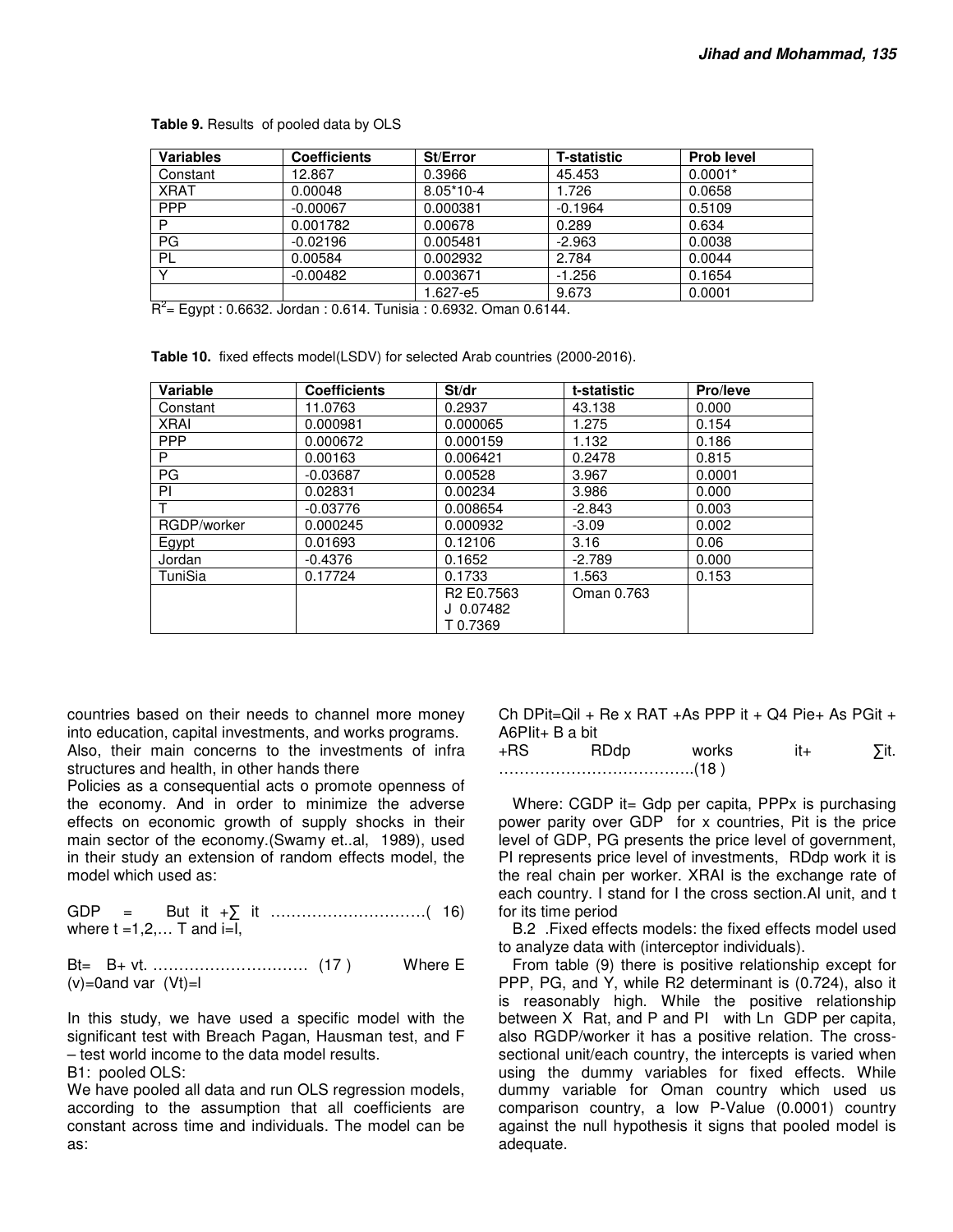| Table 11. Country intercept Value |  |
|-----------------------------------|--|
|-----------------------------------|--|

| Intercept | Country | Value   |  |
|-----------|---------|---------|--|
|           | Oman    | 11.0763 |  |
| Ω         | Egypt   | 10.8742 |  |
| -3.       | Jordan  | 8.5543  |  |
| -4.       | Tunisia | 8.6272  |  |

| <b>Table 12.</b> Random effects models for CGDP data of selected Arab countries (2000-2016) |  |  |
|---------------------------------------------------------------------------------------------|--|--|
|---------------------------------------------------------------------------------------------|--|--|

| <b>Variable</b>  |         | <b>Coefficients</b> | St/Error   | <b>T-Stat</b> | <b>Prob/level</b> |
|------------------|---------|---------------------|------------|---------------|-------------------|
| Constant         |         | 10.927              | 0.2844     | 36.755        | $0.000*$          |
| <b>XRAT</b>      | Egypt   | 8.43e-4             | 6.38 e-4   | 1.48          | 0.0181            |
|                  | Jordan  | $6.16e-4$           | 6.76 e-4   | 1.76          | 0.0214            |
|                  | Tunisia | $6.09e-4$           | 5.72 e-4   | 1.72          | 0.0213            |
|                  | Oman    | 5.98e-5             | $4.01 e-5$ | 2.01          | 0.162             |
| <b>PPP</b>       | Egypt   | 0.00036             | 0.00027    | 1.281         | 0.2162            |
|                  | Jordan  | 0.00027             | 0.00021    | 1.263         | 0.2310            |
|                  | Tunisia | 0.00031             | 0.00023    | 1.341         | 0.2204            |
|                  | Oman    | 0.0042              | 0.00019    | 1.520         | 0.3180            |
| P                | Egypt   | 0.00189             | 0.00765    | 0.2673        | 0.8769            |
|                  | Jordan  | 0.00175             | 0.00643    | 0.2844        | 0.9613            |
|                  | Tunisia | 0.00163             | 0.006215   | 0.2930        | 0.9724            |
|                  | Oman    | 0.00172             | 0.006984   | 0.3105        | 0.9931            |
| PG               | Egypt   | $-0.0.02786$        | 0.00534    | $-4.18$       | $0.000*$          |
|                  | Jordan  | $-0.03115$          | 0.006422   | $-4.73$       | $0.001*$          |
|                  | Tunisia | $-0.0293$           | 0.00731    | $-4.96$       | $0.002*$          |
|                  | Oman    | $-0.2615$           | 0.00548    | $-4.29$       | $0.006*$          |
| P <sub>1</sub>   | Egypt   | 0.02341             | 0.002891   | 4.16          | $0.00*$           |
|                  | Jordan  | 0.02183             | 0.002163   | 4.28          | $0.00*$           |
|                  | Tunisia | 0.02477             | 0.002561   | 4.32          | $0.00*$           |
|                  | Oman    | 0.02551             | 0.002763   | 4.48          | $0.00*$           |
| T                | Egypt   | $-0.0263$           | 0.005392   | $-2.96$       | $0.036*$          |
|                  | Jordan  | $-0.0197$           | 0.00654    | $-3.17$       | $0.002*$          |
|                  | Tunisia | $-0.0248$           | 0.00728    | $-3.08$       | $0.001*$          |
|                  | Oman    | $-0.0216$           | 0.005431   | $-2.94$       | $0.001*$          |
| <b>RGDP</b> work | Egypt   | 0.00039             | 1.36e-05   | 17.96         | $0.000*$          |
|                  | Jordan  | 0.00028             | 1.33e-05   | 17.84         | $0.000*$          |
|                  | Tunisia | 0.00021             | 1.28e-05   | 16.97         | $0.000*$          |
|                  | Oman    | 0.00024             | 1.29e-05   | 7.63          | $0.000*$          |

B3 :The fixed effects models can be as:

Yit=ao+a1D2i +a2Dzi+ a3Dui++B2xRATit+B3pppxt+B4Pit+B5Pgit+B6PI+B7yit+ B8 RGDPworket.

Where: D2i =if observations for Egypt, otherwise=0, D3=if observation belongs to Jordan, otherwise =0.D4=1 if observation for Tunisia otherwise=0, to avoid falling into the dummy variable trap. we did not use the dummy for Oman, Therefore a represent the intercept of Oman and a1, a2 and a3 are the different intercept coefficients, can tell us how much the intercepts of countries differ from Oman interplant. table (10) represents the results.

There is a positive relationship of Ln GGDP to ward XRAT, P, Pi, PG, PGDP worker.

The PP, PG. Have a negative on CGDP.interplant. Us individuality of each country is varied Fund Table (12) results. the dummy variable for fixed effects for Oman which used as a comparison country.

## **C: Random effect models:**

The intercepts in random effects model assumed to be random outcome variable a and to be a function of a mean value plus a random error. the random effects model can be written as:

GDDPit =Qit +O2xRATit +A3PPPxit + A4pit+AspGit +a6PIit+a77it+a8RGDP Trade +∑it.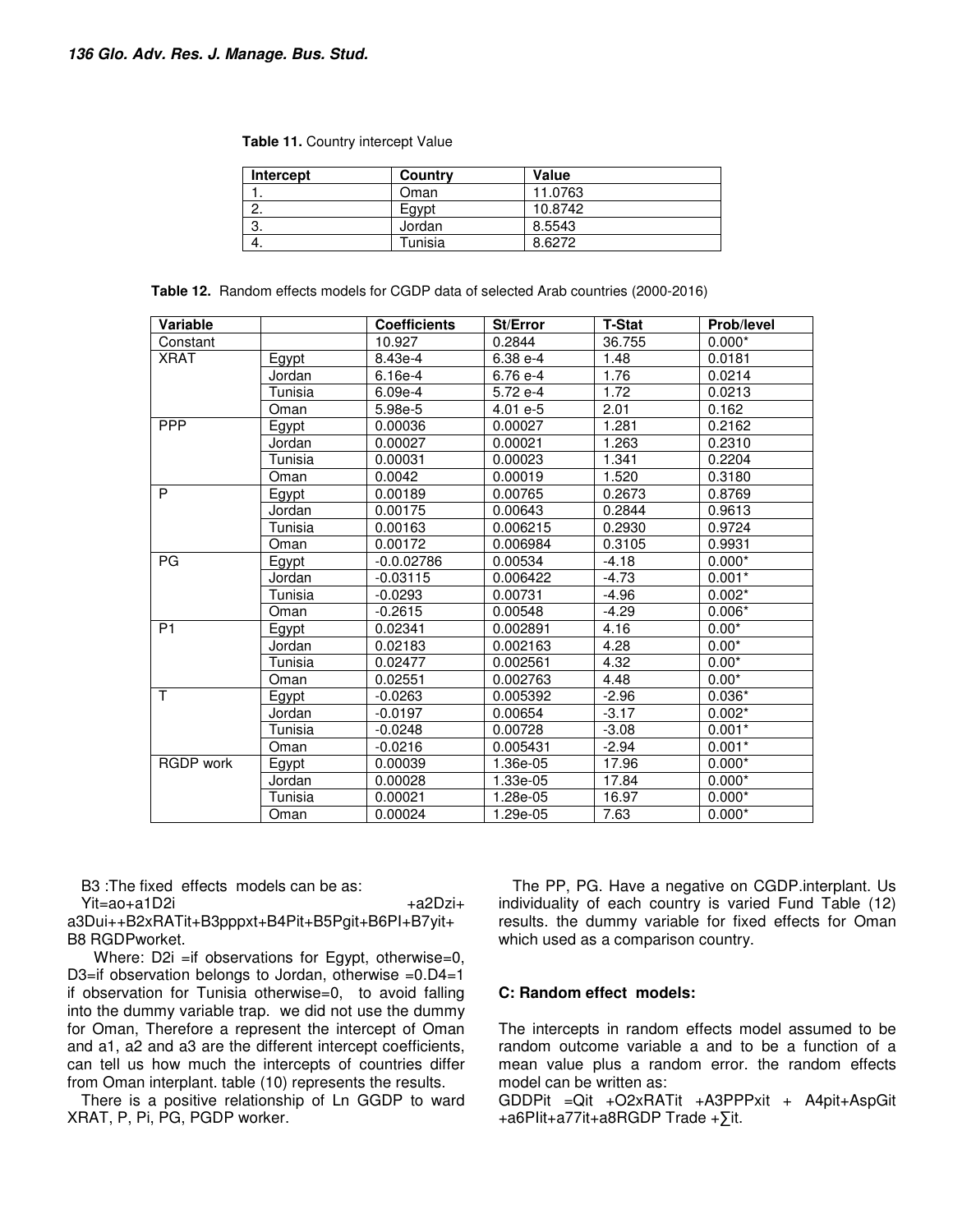**Table 13.** - Across sectional unit the random error.

| Cross-section<br>random(sigma<br>4)S.D/Rho | 0.3658  | 0.2165 |
|--------------------------------------------|---------|--------|
| ldiosycdri random sigma-2                  | 0.63814 | 0.9367 |

**Table 14.** cross. Section Random effects for (intercept countries values)

| <b>Cross section</b> | <b>Country</b> | Value  |
|----------------------|----------------|--------|
|                      | Egypt          | 0.9164 |
|                      | Jordan         | 0.7243 |
|                      | Tunisia        | 0.7155 |
|                      | Oman           | 0.6982 |

**Table 15.** Effect specifications of the study group

|                                | t-state | P-value |
|--------------------------------|---------|---------|
| Cross sections/Rho(sigma-4     | 0.3672  | 0.2851  |
| Idiosyncratic S.D/Rho Sigma -e | 0.6397  | 0.9344  |

Ali=a1+  $\Sigma$ I, I =1,2,3,...N.

And Ail i8 net fixed, lob it assumed as intercept with  $(Σi)$ the random error, with a value of zero and various of 63.Therefore we can write the model in new phase as:

CGDPit=a1+G2XRATit+A3PPPxit+ A4Pit +As PGit + a6 Plant + a77it+ a8 RGDP look it + wit …………………….( 19) Where: Wit=  $\sum$ it +µ it.

 - Across sectional unit, the random error( Wit ) is to be heterogeneity, and constant over time where  $E(wit [x] =$ σ2i

When we applied the model we assumed that the slope coefficients are constant across cross- sectional, the intercept of Oman is a comparison cross- sectional for the study group. capital, The unique financial and monetary policy of each government can be the effect the trade policy of the country as (export and import of goods and service, and the effect of the exchange rate, the prices of another country of the goods and services.

From table (15) the random error component of Oman tells us how much it, from the International value of the study. Similar cross-section random value of Egypt, Jordan, and Tunisia. Oman 11.076 Egypt 10.87, Jordan 8.88 and Tunisia 8.627. F-test for group effects has applied, the result of the test is 27.0563with P-value 0.00045, therefore this results counts against the null hypotheses that pooled OLS made is adequate. Also, Hausman test is applied to test the fixed error mode or error component model the results is Hausman test  $=18.732$  with prob level clique(3)  $=0.04228$ . This small Pvalue shows that the coefficients estimated differ in each model.

## **V 11: CONCLUDED REMARKS:**

We have studied the selected countries through two methods, first to study the steady state levels of selected countries rather than the different position of the country along transitional paths, the second method is through panel data analysis, through fixed effect and random effect.

The financial structures and micro economic conditions and policy settings seem to play an important roles in GDP per capita of each country of the study, their fore in the first method we have chosen stock capital, human capital, inflation rate population growth, physical capital, trade and R& D as variables to study the selected countries as a group, in consequence, the changes which happen in these variables can rapidly affect the living standards and make some changes in.

 A low side of the range has been noticed when we estimated the elasticity of output to human capital, thesis results can point the investment and the potential effort externalities in the investment of education a d training of each country, but in these countries the ---- curatively low.

The results indicate that government size in the economy as overall may reach levels that hinder growth, in the long run, education, expenditure of government on health, and educational training can seem sustains wing standard, the results of the study advise and suggest that higher direct taxied to lower GDP precipitate, also government expenditure in both directions consumption and investment which should tend to have monetary effects on GDP per capita, and this may also influence growth.

The study has proved an evidence that high inflation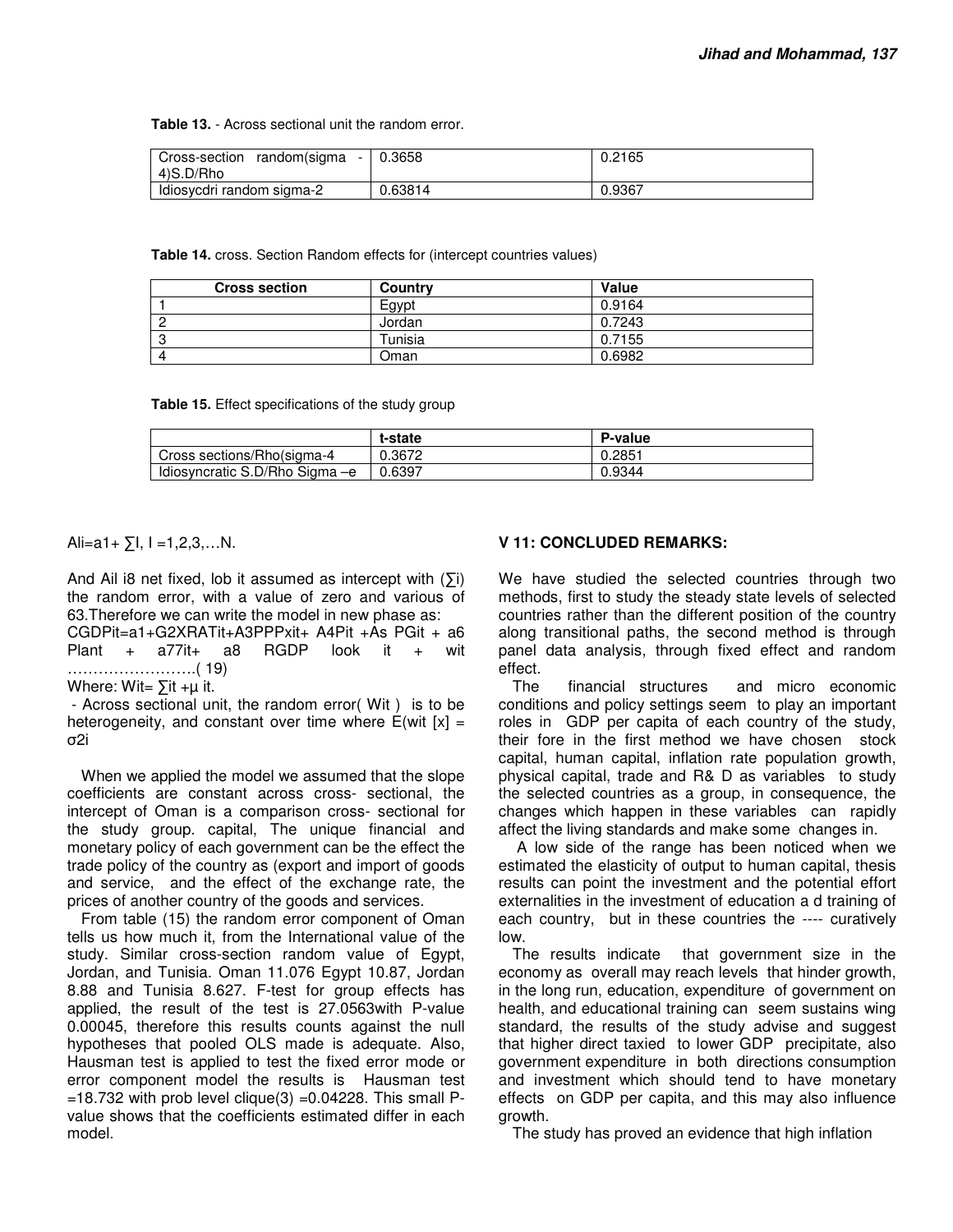rate is negatively associated with an accumulation of physical capital and a negative effect bearing on GDP per capita

The other results of research of selected Arab countries give some evidence as the overall size of government in the economy may reach levels herder growth. Results of expenditure on education and on health clearly situation living standards in these countries in the long run also governments conceptions and government investments in the selected countries tend to be negative effects on GDP per capita, but in general, the government investments can influence the growth. 2002. authors can influence the growth, some authors, in this case, advice that improving ------frame work condition as.

The environment around the investment projects. While the R & D activities have a clear but relationship which established between nonbusiness –oriented R & D activities and growth.

But there is a small portion of interaction and the spell – overs, that is not clearly unidentified in the results of these countries. where the channels of financial market can help and influence on growth by helping channel resources to wards in urging the privet sector investments according to the results of a strong effect on investment rate and growth of GDP per capita and the effect of stock market capitalization in these countries.

Anthers advise the successful strategy of these countries should be towards reduced public and privet sector deficits, also to remove the pressure of overall taxes which risen in all years of study. Ad to increase the diminishing social returns by improving education levels, and a number of resources devoted to R & D should be increase years to other, beyond these the economic structure should be developed, and the resources should be channeled directly to the business sectors.

These results supported by their results of evaluating the suggested determinates of GDP per capita growth with panel data analysis carried ye/Pt, and. PPP which played a strong effect on per capita of output by pooled OLS model and fixed effect model, the random effect model, we can notes through our analysis that R2 increased and standard errors decreased, this led us to conclude that LSDV, as compare to random effects, is more beneficial to our analysis of data.

Results of Housman test give more avoidance to choose fixed effect against random effects, the results of the analysis support, in general, the first model of analysis.

Future papers of another researcher can be related to have more variables in their analysis and choose other models, in addition, to have a dynamic analysis, for more countries to emphases which variables are more effective in GDP per capita growth.

#### **REFERENCES**

Ali SH, Hashmi SH, Hassan A (2013)." The relationship between

 political instability and domestic private investment in Pakistan: A time series analysis (1972-2009)". Pakistan Business Review, 15(1), 1-26.

- Ali A, & Rahman H (2015). "Macroeconomic Instability and Its Impact on Gross Domestic Product: An Empirical Analysis of Pakistan", Pakistan Economic and Social Review, 53(2), 285-316.
- AftabHussienTabassam, Shujahat Hider Hisham, FaizurRhaman (2016). " Nexus between political instability and Economic Growth in Pakistan " procedure ( social and behavioral science ). Vol. 230 ( May 2016), PP. 325-334.
- A .Germany, Mathias Busse. Jens Koniger ( 2012 ). " Trade and economic growth, A reexamination of the evidence ", Hamburg institution of international Economics, ISSN 1861 – 504X. PAPER
- 123.<br>Barro RJ (2013)". Education and economic growth". Annals of Economics and Finance, 14(2), 301-328.
- Barro R and J.-W Lee (2010). "A new data set of educational attainment in the world, 1950- 2010." NBER Working Paper no. 15902. Cambridge, Mass.
- Benhabib, Jess, and Mark M. Spiegel (1994). "The Role of Human Capital in Economic Development: Evidence from Aggregate Cross-Country Data," Journal of Monetary Economics, 34, 143–173.
- Ben Anaya, Djelloul. KhaledRowaASR .RachidToumactie and BadreddinTalbi (2014) . The impact of fiscal policy on economic growth; empirical evidence from panel estimation " The 2014 Wei, international academic conference proceedings. New Orleans, USA.
- Codeine. (2012). " effects of public expenditure on economic growth Nigeria ". international journal of management sciences and business research 2012, Vol I, Issue 7, PP. 1-15 .
- CrisinaChecherita and Philipp, (2010). " The impact of high and growing government debt on economic growth; An empirical investigation ' For the Euro Area .working paper No. 1237 European Central Bank.
- de la Fuente A and Ciccone A (2003). Human capital and growth in a global and knowledge-based economy. European Commission, DG for Employment and Social Affairs. Office for official publications of the European Communities, Luxembourg.
- Eric M. Ergen, Jonathan Skinner ( 1992 )." Fiscal Policy and Economic Growth ", N13ER working paper series No. 4223 PP 2-50. I .M. F ( 2015 ); " Fiscal policy and long – term growth ", International monetary fund, Washington D.C PP -252.
- Ethanol, Shioji, and Vu, Tuan, Khai (2011). " Physical Capital Accumulation in Asia – 12 Past trends and future projections " No. 240 ISSN 1655 – 5252. ADB E Comments working paper series.Asian development bank.
- Hasanov F (2010). The relationship between Inflation and Economic Growth in Azerbaijani Economy. Is there any Threshold Effect? Asian Journal of Business and Management Sciences, Vol. 1, No. 1, pp. 6- 7.
- Judson, Ruth, "Do Low Human Capital Coefficients Make Sense?" 1996. Board of Governors of the Federal Reserve Working Paper 96- 13.
- Espinoza R, Leon H, and Prasad A (2010). Estimating the Inflation-Growth Nexus-A Smooth Transition Model, IMF Working Paper. Vol. 10, No. 76.
- Faraji Kassidy and Kenai MWA Kane Mela (2015). "impact of the inflation of economic growth: A case study of Tanzania". Asian journal of empirical research, vol 3 no. 4, P 363-380.
- Karagöz, Kadir and Karagöz, Murat, (2009). "Determining Factors of Trade Flows Blacksea Economic Cooperation (BSEC) Region: A Panel Gravity Model", Akademik Araştırmalar ve Çalışmalar Dergisi, Cilt 1, Sayı 1 (2009), pp. 63-75.
- MesutSarral and AhmetIncekara( 2015), The effect of Globalization on International trade: the black sea Economic cooperation. The case, International conference on Euro-Asian Economies. 2015 session S A . Trade and growth PP. 87-94.
- Nworji, Ifeanyi Desmond. Otsu, Andy Titus. Obiwuru Timothy C. Neji, Lucy Marie conference, SelinOzyrat (2011)"The impact of international trade flows on economic growth in Brazil ", Review of Economics and Institutions, Vol. 2 No. 1 Article 5, Page 1-25.
- Nell K (2000). Is Low Inflation a Precondition for Faster Growth, The Case of South Africa, Department of Economics, University of Kent, United Kingdom.